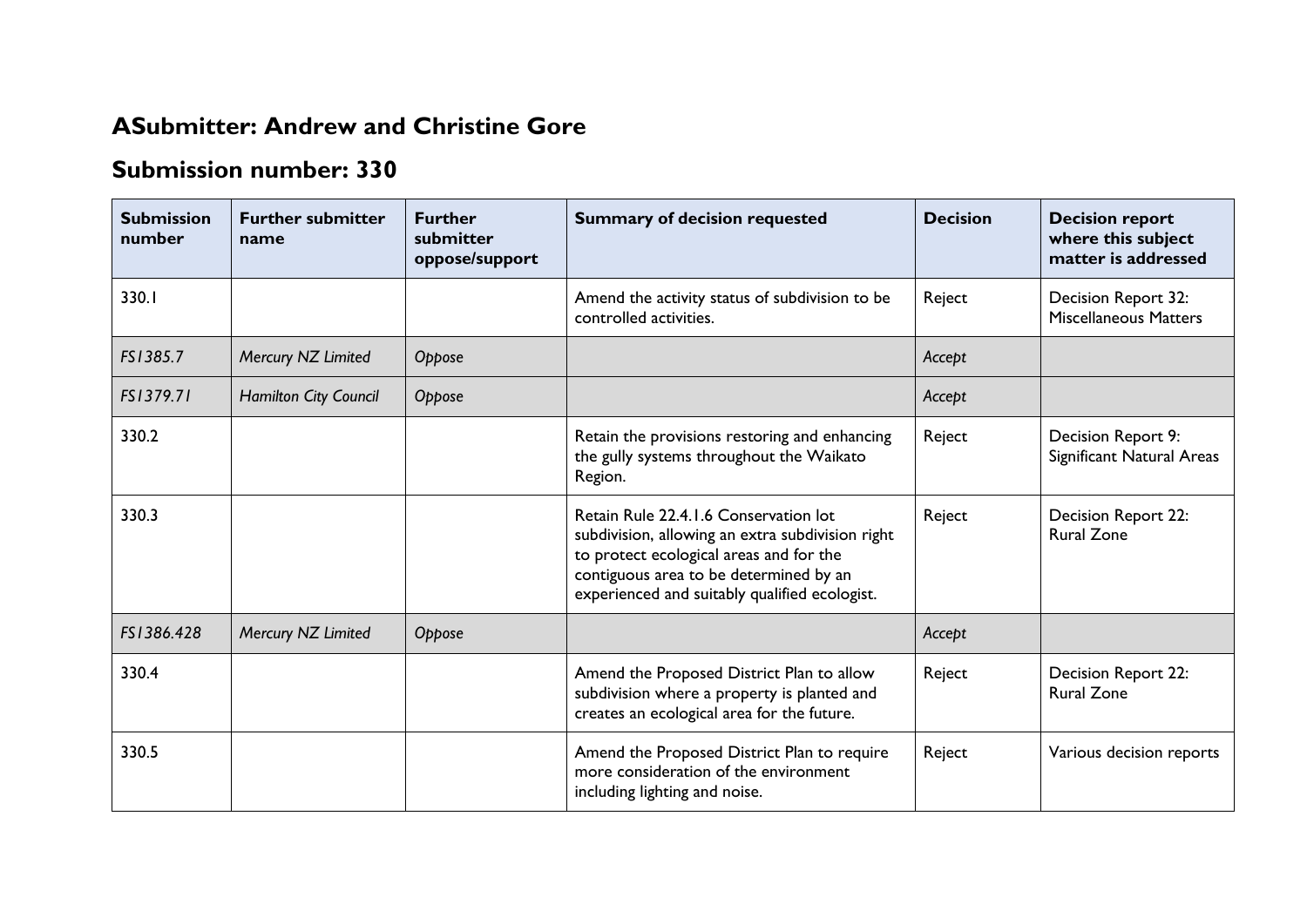| <b>Submission</b><br>number | <b>Further submitter</b><br>name | <b>Further</b><br>submitter<br>oppose/support | <b>Summary of decision requested</b>                                                                                     | <b>Decision</b> | <b>Decision report</b><br>where this subject<br>matter is addressed                         |
|-----------------------------|----------------------------------|-----------------------------------------------|--------------------------------------------------------------------------------------------------------------------------|-----------------|---------------------------------------------------------------------------------------------|
| 330.6                       |                                  |                                               | No specific decision sought, however<br>submission refers to Section A Plan Overview<br>and Strategic Directions.        | Reject          | Decision Report 4:<br>Introduction and<br>Decision Report 5:<br><b>Strategic Objectives</b> |
| FS1384.13                   | Mercury NZ Limited               | Oppose                                        |                                                                                                                          | Accept          |                                                                                             |
| 330.7                       |                                  |                                               | No specific decision sought, however<br>submission refers to Section 1.4.3 The Rural<br>Environment.                     | Reject          | Decision Report 4:<br>Introduction                                                          |
| FS1384.14                   | Mercury NZ Limited               | Oppose                                        |                                                                                                                          | Accept          |                                                                                             |
| 330.8                       |                                  |                                               | No specific decision sought, however<br>submission refers to Section 1.4.4 The Urban<br>environment.                     | Reject          | Decision Report 4:<br>Introduction                                                          |
| FS1384.15                   | Mercury NZ Limited               | Oppose                                        |                                                                                                                          | Accept          |                                                                                             |
| 330.9                       |                                  |                                               | No specific decision sought, however<br>submission refers to Section 1.5.1 Compact<br>urban development.                 | Reject          | Decision Report 4:<br>Introduction                                                          |
| FS1384.16                   | Mercury NZ Limited               | Oppose                                        |                                                                                                                          | Accept          |                                                                                             |
| FS1386.389                  | Mercury NZ Limited               | Oppose                                        |                                                                                                                          | Accept          |                                                                                             |
| 330.10                      |                                  |                                               | No specific decision sought, however<br>submission refers to Section 1.5.2 Planning for<br>urban growth and development. | Reject          | Decision Report 4:<br>Introduction                                                          |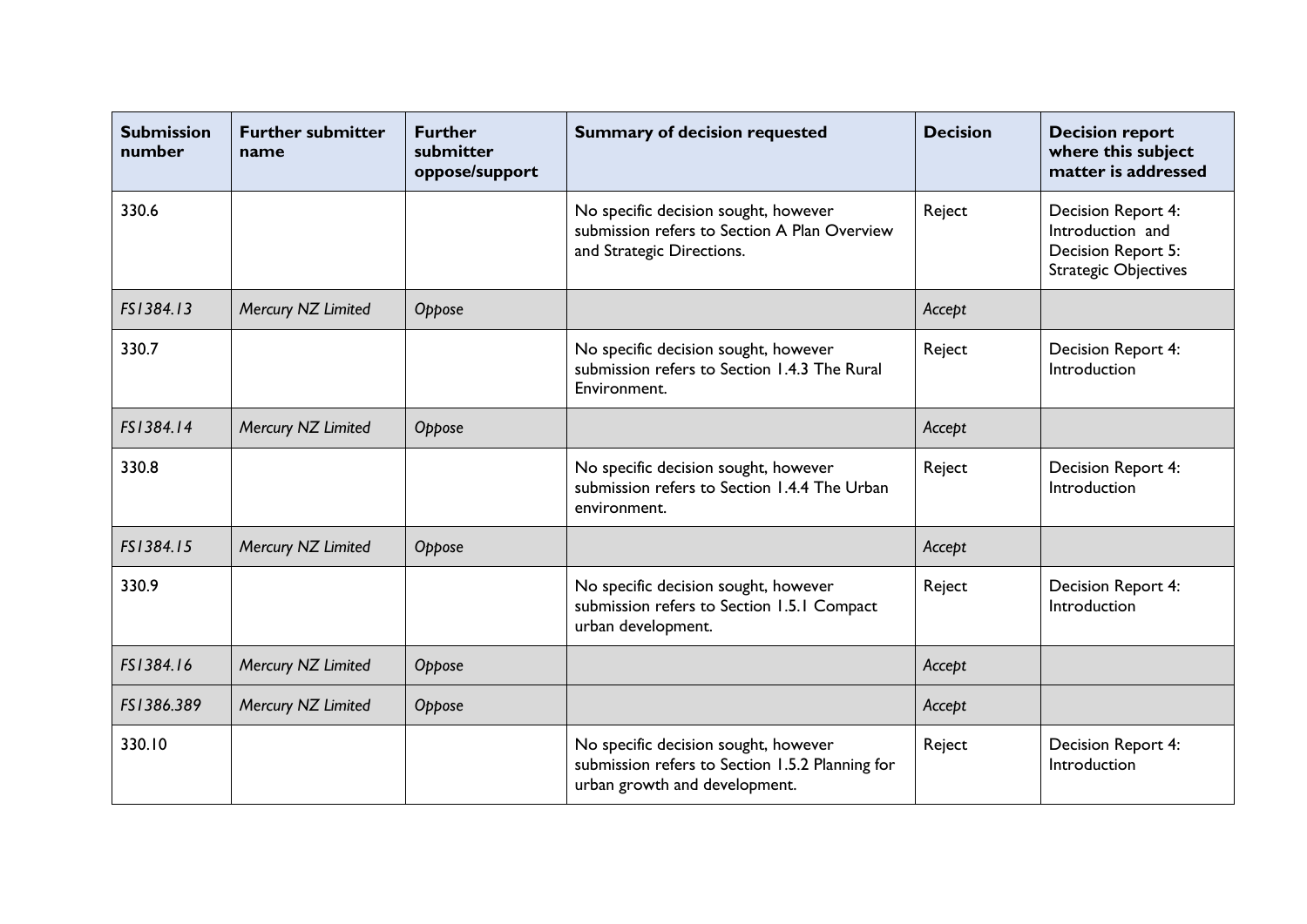| <b>Submission</b><br>number | <b>Further submitter</b><br>name | <b>Further</b><br>submitter<br>oppose/support | <b>Summary of decision requested</b>                                                                             | <b>Decision</b> | <b>Decision report</b><br>where this subject<br>matter is addressed |
|-----------------------------|----------------------------------|-----------------------------------------------|------------------------------------------------------------------------------------------------------------------|-----------------|---------------------------------------------------------------------|
| FS1384.73                   | Mercury NZ Limited               | Oppose                                        |                                                                                                                  | Accept          |                                                                     |
| 330.11                      |                                  |                                               | No specific decision sought, however<br>submission refers to Section 1.5.3 Cross-<br>boundary issues.            | Reject          | Decision Report 4:<br>Introduction                                  |
| 330.12                      |                                  |                                               | No specific decision sought, however<br>submission refers to Section 1.5.4 Urban<br>growth.                      | Reject          | Decision Report 4:<br>Introduction                                  |
| FS1384.74                   | Mercury NZ Limited               | Oppose                                        |                                                                                                                  | Accept          |                                                                     |
| 330.13                      |                                  |                                               | No specific decision sought, however<br>submission refers to Section 1.5.7 Natural<br>Environment.               | Reject          | Decision Report 4:<br>Introduction                                  |
| FS1384.75                   | Mercury NZ Limited               | Oppose                                        |                                                                                                                  | Accept          |                                                                     |
| 330.14                      |                                  |                                               | No specific decision sought, however<br>submission refers to Section 1.5.7.1 Indigenous<br>biodiversity.         | Reject          | Decision Report 4:<br>Introduction                                  |
| FS1384.76                   | Mercury NZ Limited               | Oppose                                        |                                                                                                                  | Accept          |                                                                     |
| 330.15                      |                                  |                                               | No specific decision sought, however<br>submission refers to Section 1.5.7.2 Landscape<br>and natural character. | Reject          | Decision Report 4:<br>Introduction                                  |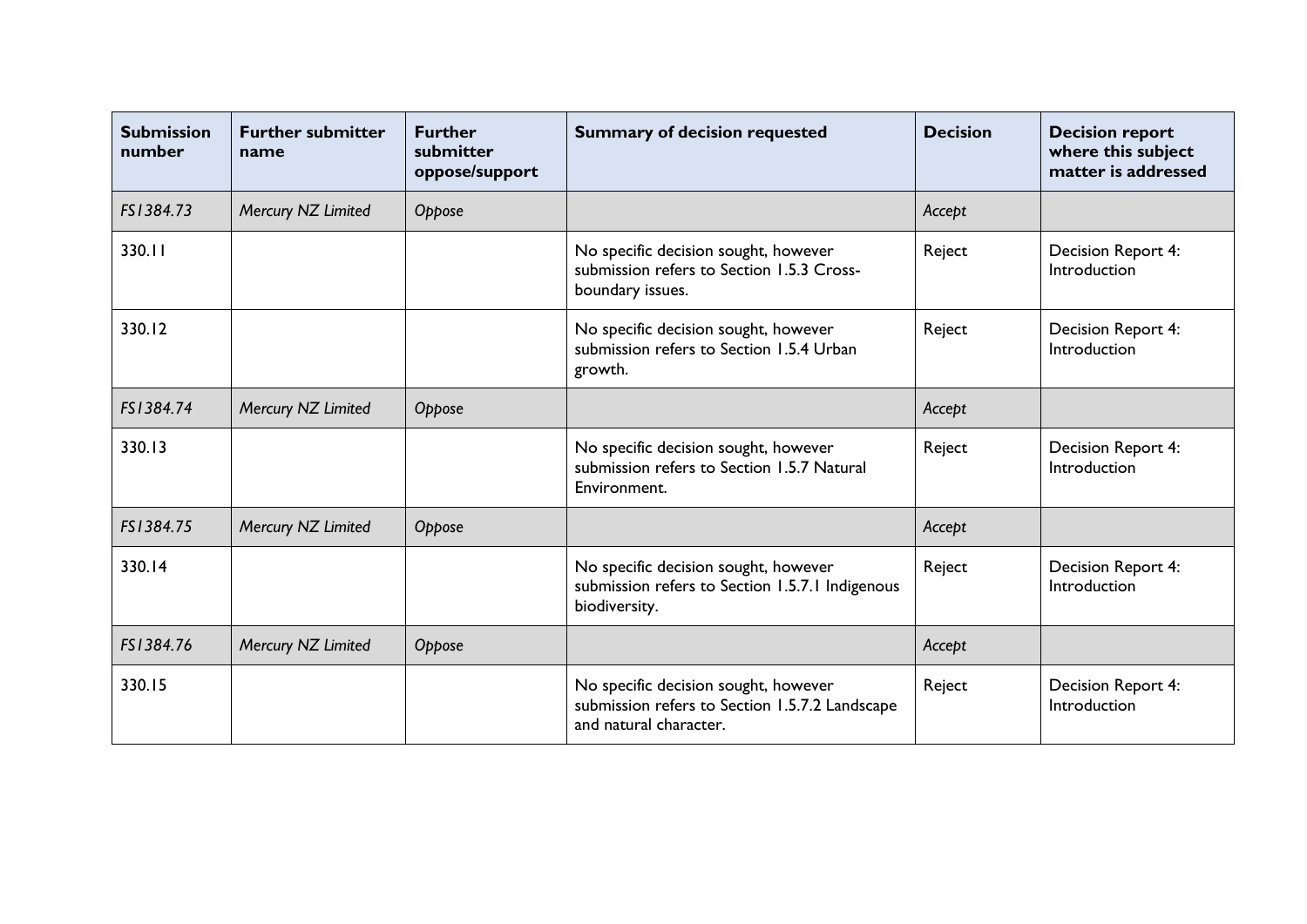| <b>Submission</b><br>number | <b>Further submitter</b><br>name | <b>Further</b><br>submitter<br>oppose/support | <b>Summary of decision requested</b>                                                                                                            | <b>Decision</b> | <b>Decision report</b><br>where this subject<br>matter is addressed |
|-----------------------------|----------------------------------|-----------------------------------------------|-------------------------------------------------------------------------------------------------------------------------------------------------|-----------------|---------------------------------------------------------------------|
| 330.16                      |                                  |                                               | No specific decision sought, however<br>submission refers to Section 1.10 Integration of<br>district plan with other plans and documents.       | Reject          | Decision Report 4:<br>Introduction                                  |
| FS1384.77                   | Mercury NZ Limited               | Oppose                                        |                                                                                                                                                 | Accept          |                                                                     |
| 330.17                      |                                  |                                               | No specific decision sought, however<br>submission refers to Section 1.10.1 The<br>relationship with Council strategies and other<br>documents. | Reject          | Decision Report 4:<br>Introduction                                  |
| FS1384.78                   | Mercury NZ Limited               | Oppose                                        |                                                                                                                                                 | Accept          |                                                                     |
| 330.18                      |                                  |                                               | No specific decision sought, however<br>submission refers to Section 1.10.1.1 Waikato<br>District Development Strategy 2015.                    | Reject          | Decision Report 4:<br>Introduction                                  |
| FS1384.79                   | Mercury NZ Limited               | Oppose                                        |                                                                                                                                                 | Accept          |                                                                     |
| 330.19                      |                                  |                                               | No specific decision sought, however<br>submission refers to Section 1.10.1.2 Waikato<br>District Economic Development Strategy 2015.           | Reject          | Decision Report 4:<br>Introduction                                  |
| FS1384.80                   | Mercury NZ Limited               | Oppose                                        |                                                                                                                                                 | Accept          |                                                                     |
| 330.20                      |                                  |                                               | No specific decision sought, however<br>submission refers to Section 1.10.1.3 The Long<br>Term Plan.                                            | Reject          | Decision Report 4:<br>Introduction                                  |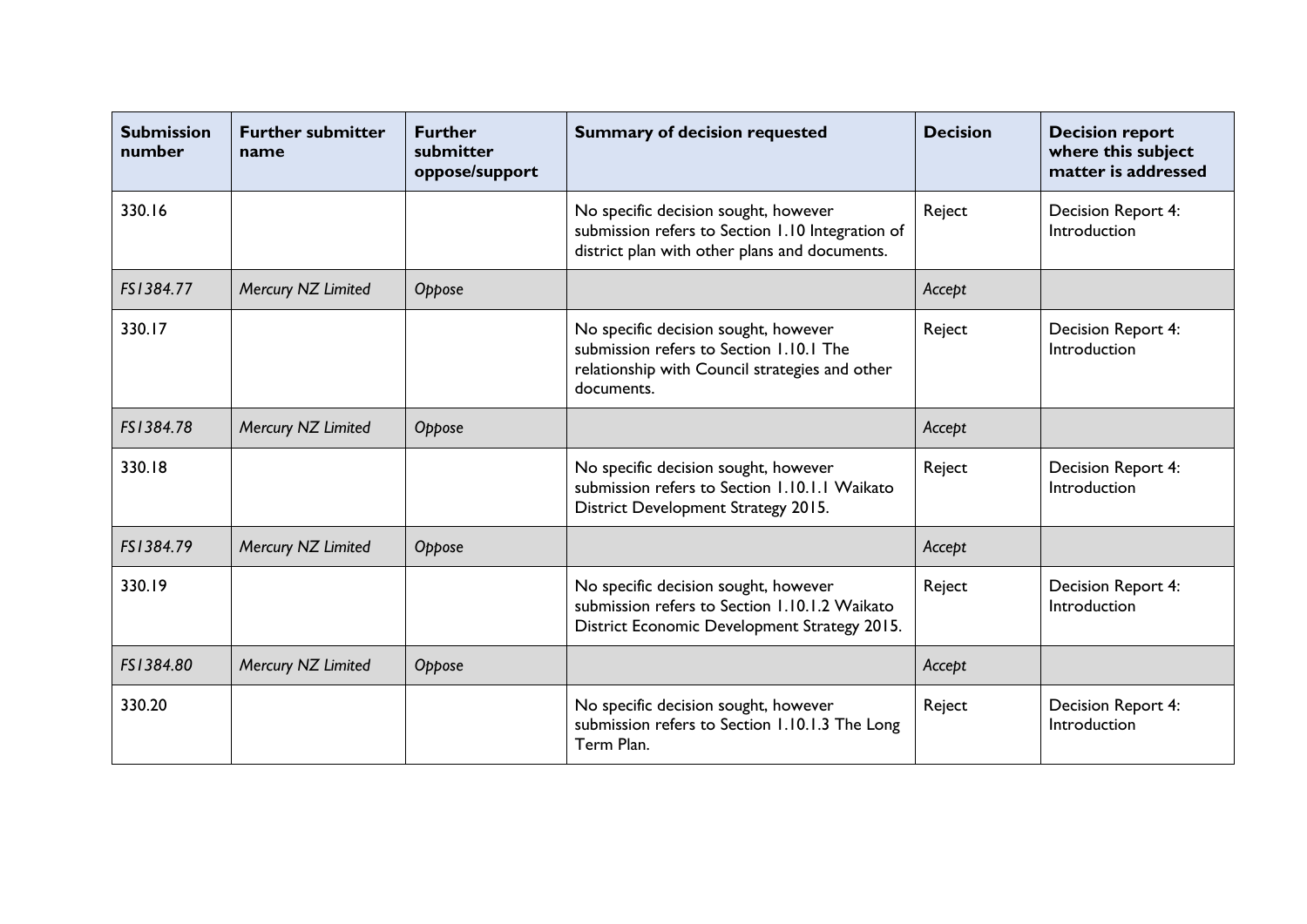| <b>Submission</b><br>number | <b>Further submitter</b><br>name | <b>Further</b><br>submitter<br>oppose/support | <b>Summary of decision requested</b>                                                                                                                   | <b>Decision</b> | <b>Decision report</b><br>where this subject<br>matter is addressed |
|-----------------------------|----------------------------------|-----------------------------------------------|--------------------------------------------------------------------------------------------------------------------------------------------------------|-----------------|---------------------------------------------------------------------|
| 330.21                      |                                  |                                               | No specific decision sought, however<br>submission refers to Section 1.10.1.4 Annual<br>Plan.                                                          | Reject          | Decision Report 4:<br>Introduction                                  |
| 330.22                      |                                  |                                               | No specific decision sought, however<br>submission refers to Section 1.10.1.5 Activity<br>Management Plans and the 30-Year<br>Infrastructure Strategy. | Reject          | Decision Report 4:<br>Introduction                                  |
| 330.23                      |                                  |                                               | No specific decision sought, however<br>submission refers to Section 1.10.1.6<br>Development Contributions Policy.                                     | Reject          | Decision Report 4:<br>Introduction                                  |
| 330.24                      |                                  |                                               | No specific decision sought, however<br>submission refers to Section 1.10.2 The<br>relationship with regional plans and documents.                     | Reject          | Decision Report 4:<br>Introduction                                  |
| FS1384.1                    | Mercury NZ Limited               | Oppose                                        |                                                                                                                                                        | Accept          |                                                                     |
| 330.25                      |                                  |                                               | No specific decision sought, however<br>submission refers to Section 1.10.2.1 Waikato<br>Regional Policy Statement 2016.                               | Reject          | Decision Report 4:<br>Introduction                                  |
| FS1384.2                    | Mercury NZ Limited               | Oppose                                        |                                                                                                                                                        | Accept          |                                                                     |
| 330.26                      |                                  |                                               | No specific decision sought, however<br>submission refers to Section 10.2.2 Waikato<br>Regional Plan.                                                  | Reject          | Decision Report 4:<br>Introduction                                  |
| FS1384.3                    | Mercury NZ Limited               | Oppose                                        |                                                                                                                                                        | Accept          |                                                                     |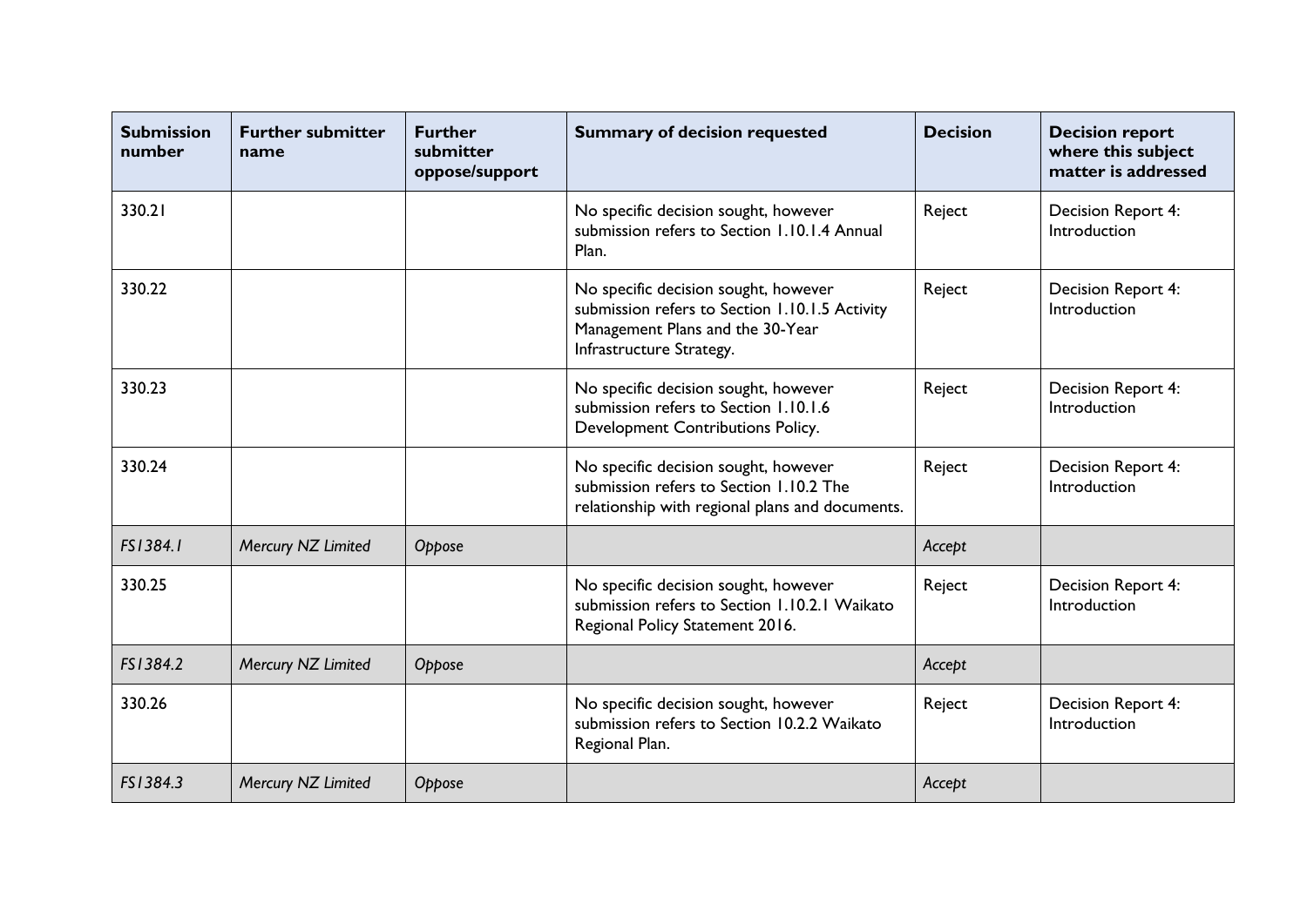| <b>Submission</b><br>number | <b>Further submitter</b><br>name | <b>Further</b><br>submitter<br>oppose/support | <b>Summary of decision requested</b>                                                                                                      | <b>Decision</b> | <b>Decision report</b><br>where this subject<br>matter is addressed |
|-----------------------------|----------------------------------|-----------------------------------------------|-------------------------------------------------------------------------------------------------------------------------------------------|-----------------|---------------------------------------------------------------------|
| 330.27                      |                                  |                                               | No specific decision sought, however<br>submission refers to Section 1.10.2.3 Waikato<br>Region strategies and plans.                     | Reject          | Decision Report 4:<br>Introduction                                  |
| FS1384.4                    | Mercury NZ Limited               | Oppose                                        |                                                                                                                                           | Accept          |                                                                     |
| 330.28                      |                                  |                                               | No specific decision sought, however<br>submission refers to Section 1.10.2.4 Upper<br>North Island Strategic Alliance.                   | Reject          | Decision Report 4:<br>Introduction                                  |
| FS1384.5                    | Mercury NZ Limited               | Oppose                                        |                                                                                                                                           | Accept          |                                                                     |
| 330.29                      |                                  |                                               | No specific decision sought, however<br>submission refers to Section 1.10.2.5 Future<br>Proof Growth Strategy and Implementation<br>Plan. | Reject          | Decision Report 4:<br>Introduction                                  |
| FS1384.6                    | Mercury NZ Limited               | Oppose                                        |                                                                                                                                           | Accept          |                                                                     |
| 330.30                      |                                  |                                               | No specific decision sought, however<br>submission refers to Section 1.10.2.6 The<br>Waikato Plan.                                        | Reject          | Decision Report 4:<br>Introduction                                  |
| 330.31                      |                                  |                                               | No specific decision sought, however<br>submission refers to Section 1.10.2.7 Regional<br>Infrastructure Technical Specifications.        | Reject          | Decision Report 4:<br>Introduction                                  |
| FS1384.7                    | Mercury NZ Limited               | Oppose                                        |                                                                                                                                           | Accept          |                                                                     |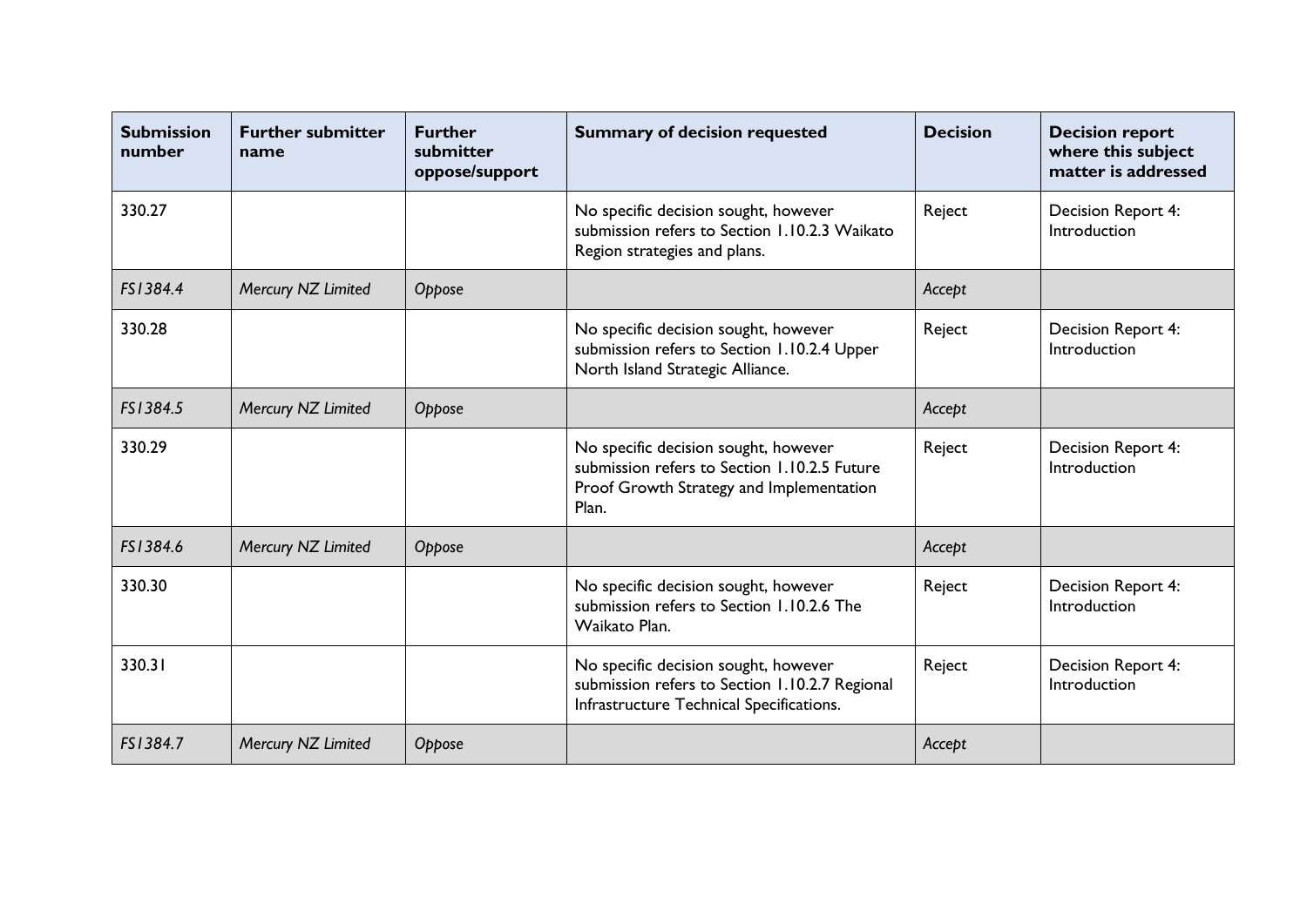| <b>Submission</b><br>number | <b>Further submitter</b><br>name | <b>Further</b><br>submitter<br>oppose/support | <b>Summary of decision requested</b>                                                                                                                                        | <b>Decision</b> | <b>Decision report</b><br>where this subject<br>matter is addressed |
|-----------------------------|----------------------------------|-----------------------------------------------|-----------------------------------------------------------------------------------------------------------------------------------------------------------------------------|-----------------|---------------------------------------------------------------------|
| 330.32                      |                                  |                                               | No specific decision sought, however<br>submission refers to Section 1.10.3 The<br>Relationship between district plans and other<br>resource management planning documents. | Reject          | Decision Report 4:<br>Introduction                                  |
| FS1384.8                    | Mercury NZ Limited               | Oppose                                        |                                                                                                                                                                             | Accept          |                                                                     |
| 330.33                      |                                  |                                               | No specific decision sought, however<br>submission refers to Section 10.3.1 Resource<br>Management Act 1991 (RMA).                                                          | Reject          | Decision Report 4:<br>Introduction                                  |
| FS1384.9                    | Mercury NZ Limited               | Oppose                                        |                                                                                                                                                                             | Accept          |                                                                     |
| 330.34                      |                                  |                                               | No specific decision sought, however<br>submission refers to Section 1.10.3.2 Local<br>Government Act 2002.                                                                 | Reject          | Decision Report 4:<br>Introduction                                  |
| FS1384.10                   | Mercury NZ Limited               | Oppose                                        |                                                                                                                                                                             | Accept          |                                                                     |
| 330.35                      |                                  |                                               | No specific decision sought, however<br>submission refers to Section 1.10.3.3 National<br>Policy Statements.                                                                | Reject          | Decision Report 4:<br>Introduction                                  |
| FS1384.11                   | Mercury NZ Limited               | Oppose                                        |                                                                                                                                                                             | Accept          |                                                                     |
| 330.36                      |                                  |                                               | No specific decision sought, however<br>submission refers to Section 1.10.3.4 National<br><b>Environmental Standards.</b>                                                   | Reject          | Decision Report 4:<br>Introduction                                  |
| FS1384.12                   | Mercury NZ Limited               | Oppose                                        |                                                                                                                                                                             | Accept          |                                                                     |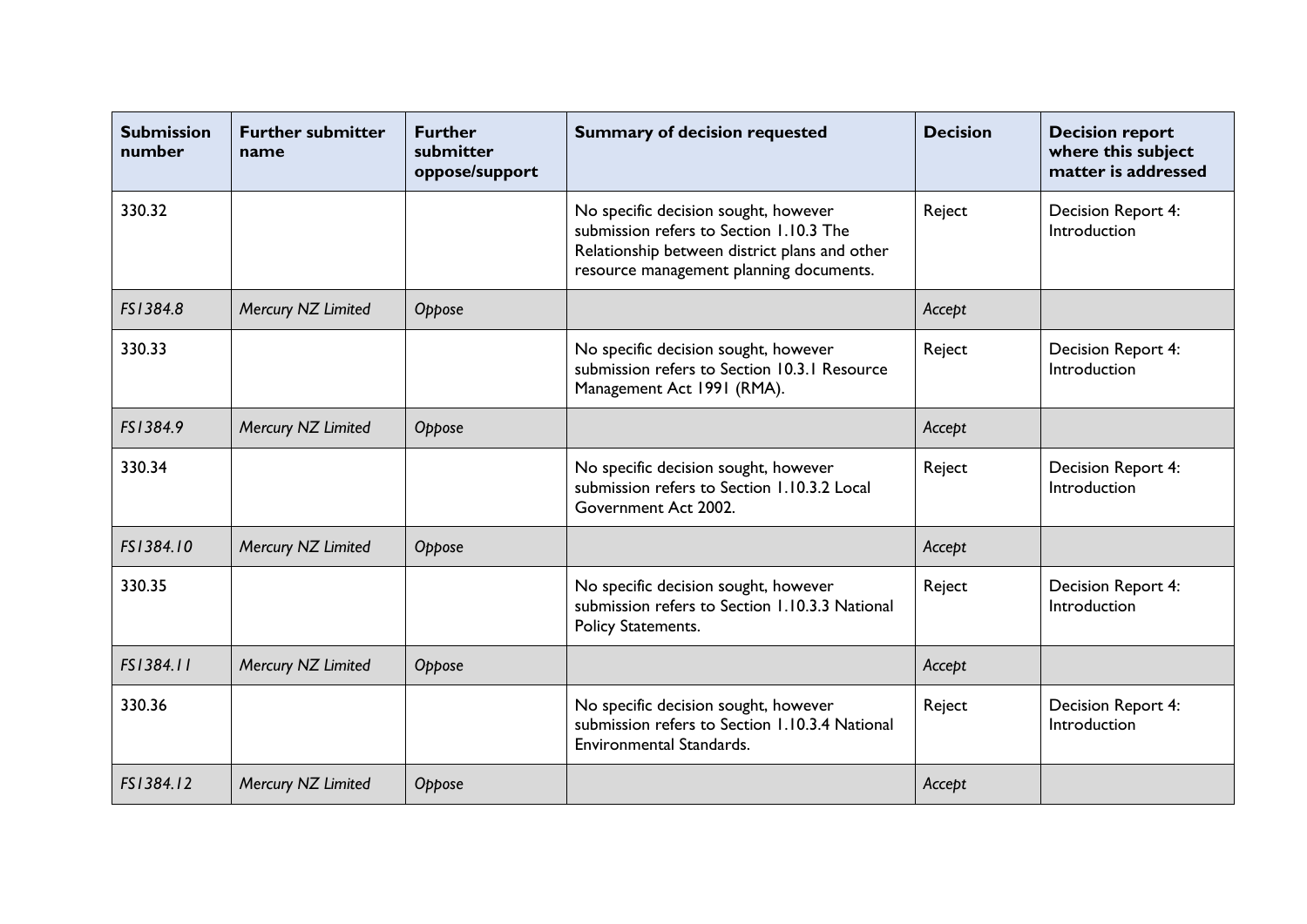| <b>Submission</b><br>number | <b>Further submitter</b><br>name | <b>Further</b><br>submitter<br>oppose/support | <b>Summary of decision requested</b>                                                                                                                                       | <b>Decision</b> | <b>Decision report</b><br>where this subject<br>matter is addressed |
|-----------------------------|----------------------------------|-----------------------------------------------|----------------------------------------------------------------------------------------------------------------------------------------------------------------------------|-----------------|---------------------------------------------------------------------|
| 330.37                      |                                  |                                               | No specific decision sought, however<br>submission refers to Section 1.7 Settlement<br>Acts/ Co-management/ Rivers - Vision and<br>Strategies/ Joint Management Agreement. | Accept in part  | Decision Report 6:<br>Tangata Whenua                                |
| 330.38                      |                                  |                                               | No specific decision sought, however<br>submission refers to Section 1.7.1.2 - The River<br>Settlement Acts.                                                               | Accept in part  | Decision Report 6:<br>Tangata Whenua                                |
| 330.39                      |                                  |                                               | No specific decision sought, however<br>submission refers to Section 1.7.2.7 Definition<br>of Waikato River and its catchment area.                                        | Accept in part  | Decision Report 6:<br>Tangata Whenua                                |
| 330.40                      |                                  |                                               | No specific decision sought, however<br>submission refers to Section 1.7.3 Joint<br>Management Agreements.                                                                 | Accept in part  | Decision Report 6:<br>Tangata Whenua                                |
| 330.41                      |                                  |                                               | No specific decision sought, however<br>submission refers to Section 1.7.3.1 Waikato<br>River Joint Management agreement (JMA) 2010.                                       | Accept in part  | Decision Report 6:<br>Tangata Whenua                                |
| 330.42                      |                                  |                                               | No specific decision sought, however<br>submission refers to Section 1.7.3.2 Joint<br>Management Agreement (JMA) 2012.                                                     | Accept in part  | Decision Report 6:<br>Tangata Whenua                                |
| 330.43                      |                                  |                                               | No specific decision sought, however<br>submission refers to Section 1.7.3.3<br>Consultation.                                                                              | Accept in part  | Decision Report 6:<br>Tangata Whenua                                |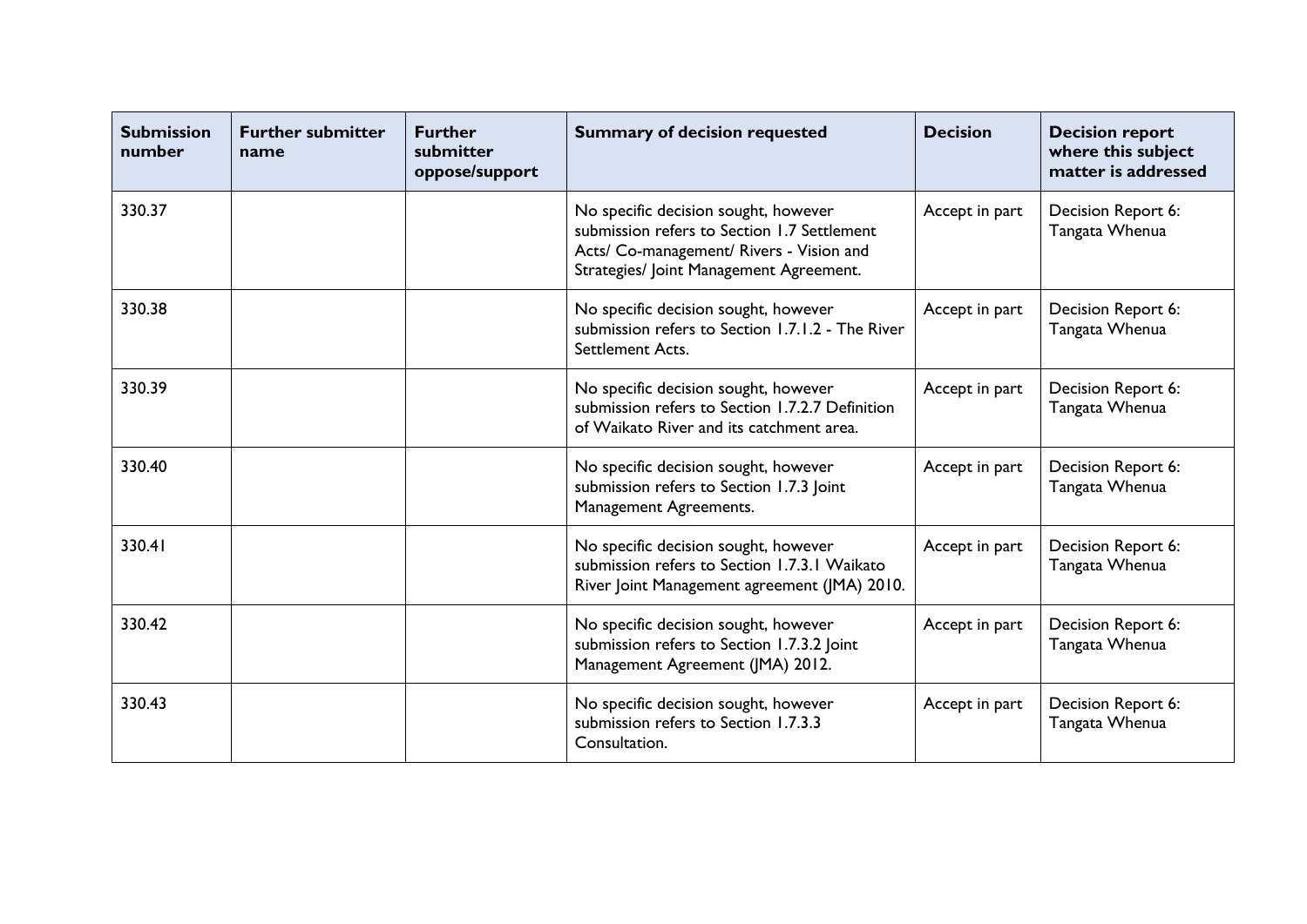| <b>Submission</b><br>number | <b>Further submitter</b><br>name | <b>Further</b><br>submitter<br>oppose/support | <b>Summary of decision requested</b>                                                                                               | <b>Decision</b> | <b>Decision report</b><br>where this subject<br>matter is addressed |
|-----------------------------|----------------------------------|-----------------------------------------------|------------------------------------------------------------------------------------------------------------------------------------|-----------------|---------------------------------------------------------------------|
| 330.44                      |                                  |                                               | No specific decision sought, however<br>submission refers to Section 1.9 Statutory<br>Context and Framework.                       | Reject          | Decision Report 4:<br>Introduction                                  |
| 330.45                      |                                  |                                               | No specific decision sought, however<br>submission refers to Section 1.12 Strategic<br>directions and objectives for the district. | Reject          | Decision Report 5:<br><b>Strategic Directions</b>                   |
| FS1386.429                  | Mercury NZ Limited               | Oppose                                        |                                                                                                                                    | Accept          |                                                                     |
| 330.46                      |                                  |                                               | No specific decision sought, however<br>submission refers to Section 1.12.1 Strategic<br>direction.                                | Reject          | Decision Report 5:<br><b>Strategic Directions</b>                   |
| FS1386.430                  | Mercury NZ Limited               | Oppose                                        |                                                                                                                                    | Accept          |                                                                     |
| 330.47                      |                                  |                                               | No specific decision sought, however<br>submission refers to Section 1.12.2 Natural<br>environment.                                | Reject          | Decision Report 5:<br><b>Strategic Directions</b>                   |
| 330.48                      |                                  |                                               | No specific decision sought, however<br>submission refers to Section 1.12.3 Built<br>environment.                                  | Reject          | Decision Report 5:<br><b>Strategic Directions</b>                   |
| FS1386.431                  | Mercury NZ Limited               | Oppose                                        |                                                                                                                                    | Accept          |                                                                     |
| 330.49                      |                                  |                                               | No specific decision sought, however<br>submission refers to 1.12.4 Ease of movement.                                              | Reject          | Decision Report 5:<br><b>Strategic Directions</b>                   |
| FS1386.432                  | Mercury NZ Limited               | Oppose                                        |                                                                                                                                    | Accept          |                                                                     |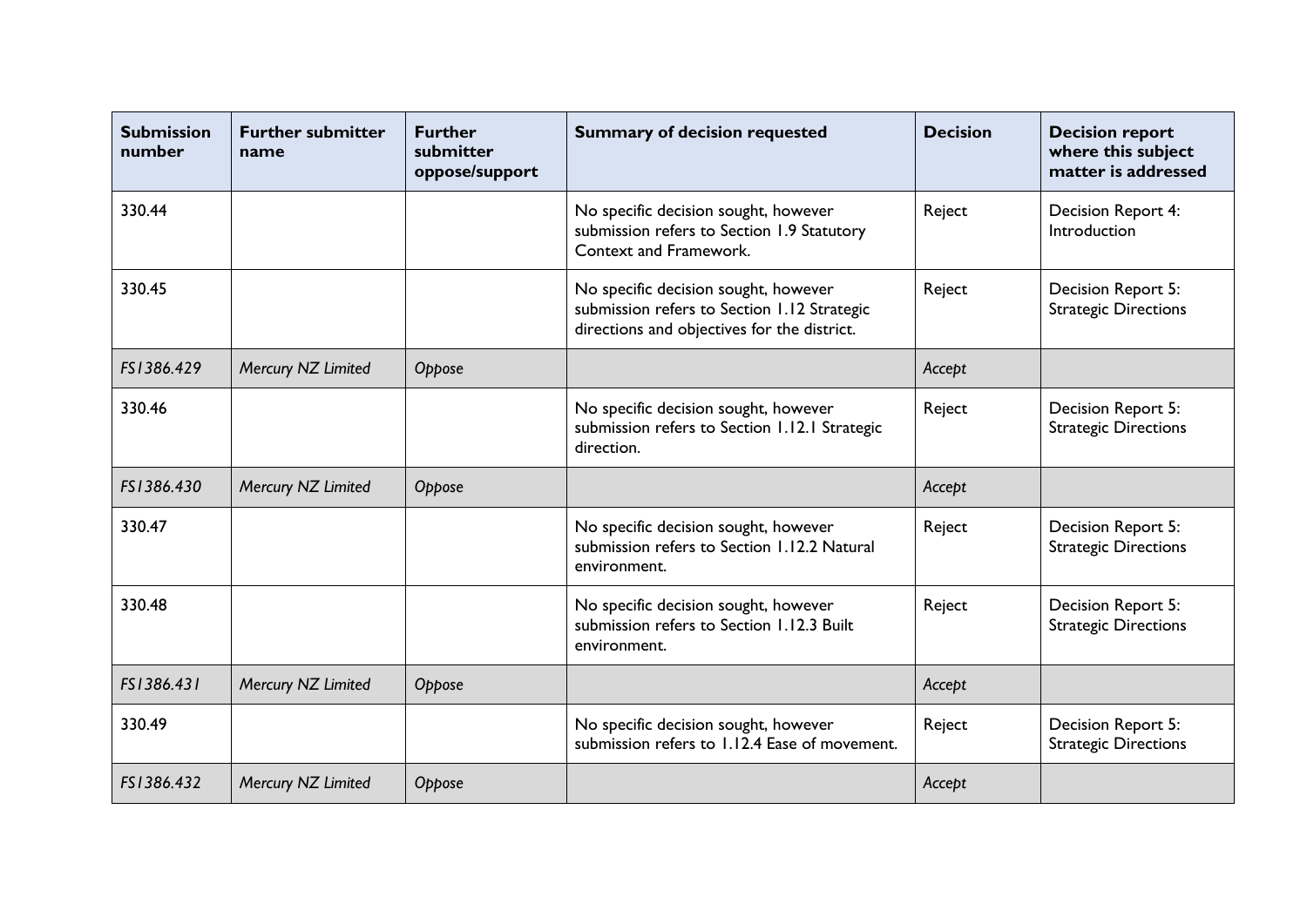| <b>Submission</b><br>number | <b>Further submitter</b><br>name | <b>Further</b><br>submitter<br>oppose/support | <b>Summary of decision requested</b>                                                                           | <b>Decision</b> | <b>Decision report</b><br>where this subject<br>matter is addressed |
|-----------------------------|----------------------------------|-----------------------------------------------|----------------------------------------------------------------------------------------------------------------|-----------------|---------------------------------------------------------------------|
| 330.50                      |                                  |                                               | No specific decision sought, however<br>submission refers to Section 1.12.5 Community<br>wellbeing.            | Reject          | Decision Report 5:<br><b>Strategic Directions</b>                   |
| 330.51                      |                                  |                                               | No specific decision sought, however<br>submission refers to Section 1.12.6<br>Employment and economic growth. | Reject          | Decision Report 5:<br><b>Strategic Directions</b>                   |
| FS1386.433                  | Mercury NZ Limited               | Oppose                                        |                                                                                                                | Accept          |                                                                     |
| 330.52                      |                                  |                                               | No specific decision sought, however<br>submission refers to Section 1.12.7 Managing<br>change.                | Reject          | Decision Report 5:<br><b>Strategic Directions</b>                   |
| FS1386.434                  | Mercury NZ Limited               | Oppose                                        |                                                                                                                | Accept          |                                                                     |
| 330.53                      |                                  |                                               | No specific decision sought, however<br>submission refers to Section 1.12.8 Strategic<br>objectives.           | Reject          | Decision Report 5:<br><b>Strategic Directions</b>                   |
| FS1386.435                  | Mercury NZ Limited               | Oppose                                        |                                                                                                                | Accept          |                                                                     |
| 330.54                      |                                  |                                               | No specific decision sought, however<br>submission refers to Section B Objectives and<br>Policies.             | Reject          | Various decision reports                                            |
| FS1386.436                  | Mercury NZ Limited               | Oppose                                        |                                                                                                                | Accept          |                                                                     |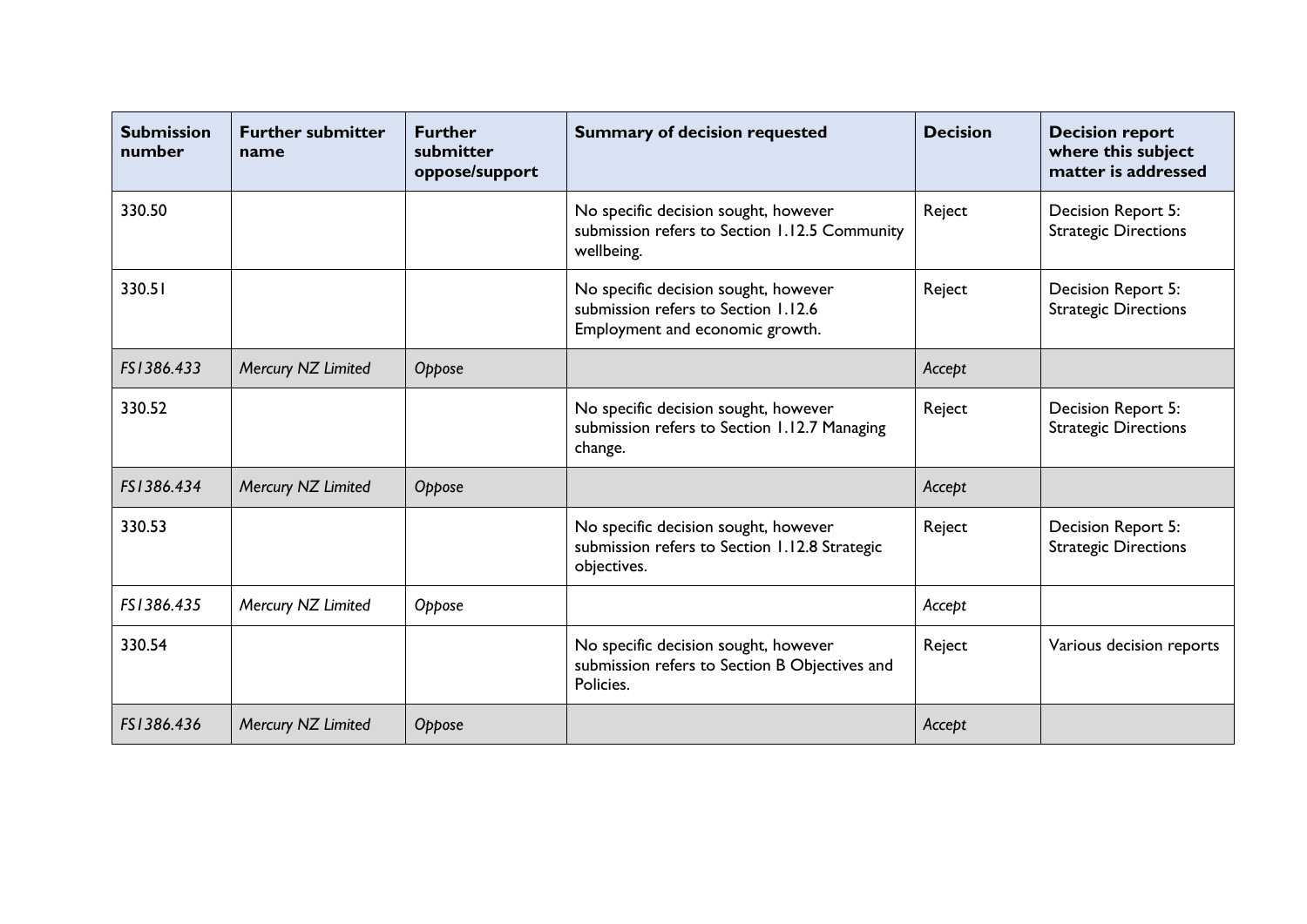| <b>Submission</b><br>number | <b>Further submitter</b><br>name | <b>Further</b><br>submitter<br>oppose/support | <b>Summary of decision requested</b>                                                                                                           | <b>Decision</b> | <b>Decision report</b><br>where this subject<br>matter is addressed |
|-----------------------------|----------------------------------|-----------------------------------------------|------------------------------------------------------------------------------------------------------------------------------------------------|-----------------|---------------------------------------------------------------------|
| 330.55                      |                                  |                                               | No specific decision sought, however<br>submission refers to Chapter 2 Tangata<br>Whenua.                                                      | Accept in part  | Decision Report 6:<br>Tangata Whenua                                |
| 330.56                      |                                  |                                               | No specific decision sought, however<br>submission refers to Chapter 5 Rural<br>Environment.                                                   | Reject          | <b>Decision Report 22:</b><br><b>Rural Zone</b>                     |
| FS1386.437                  | Mercury NZ Limited               | Oppose                                        |                                                                                                                                                | Accept          |                                                                     |
| 330.57                      |                                  |                                               | No specific decision sought, however<br>submission refers to Policy 5.3.7 Reverse<br>sensitivity effects.                                      | Reject          | Decision Report 22:<br><b>Rural Zone</b>                            |
| FS1386.438                  | Mercury NZ Limited               | Oppose                                        |                                                                                                                                                | Accept          |                                                                     |
| 330.58                      |                                  |                                               | No specific decision sought, however<br>submission refers to Policy 5.3.8 Effects on<br>rural character and amenity from rural<br>subdivision. | Reject          | Decision Report 22:<br><b>Rural Zone</b>                            |
| 330.59                      |                                  |                                               | No specific decision sought, however<br>submission refers to Policy 5.3.15 Noise and<br>vibration.                                             | Reject          | Decision Report 22:<br><b>Rural Zone</b>                            |
| 330.60                      |                                  |                                               | No specific decision sought, however<br>submission refers to Policy 5.6.15 Artificial<br>outdoor lighting.                                     | Reject          | Decision Report 18:<br><b>Country Living Zone</b>                   |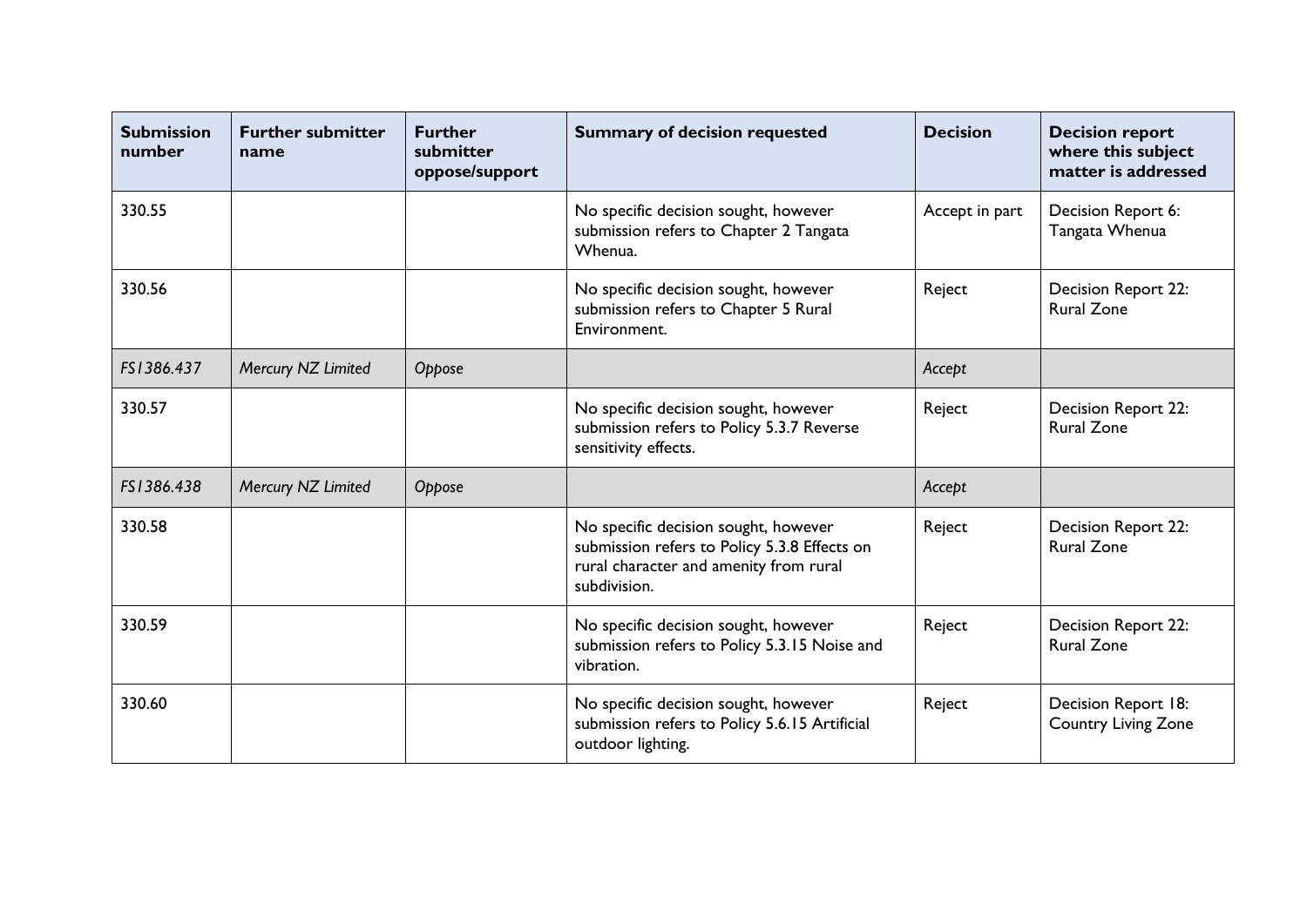| <b>Submission</b><br>number | <b>Further submitter</b><br>name | <b>Further</b><br>submitter<br>oppose/support | <b>Summary of decision requested</b>                                                                             | <b>Decision</b> | <b>Decision report</b><br>where this subject<br>matter is addressed |
|-----------------------------|----------------------------------|-----------------------------------------------|------------------------------------------------------------------------------------------------------------------|-----------------|---------------------------------------------------------------------|
| 330.61                      |                                  |                                               | No specific decision sought, however<br>submission refers to Policy 5.6.16 Noise.                                | Reject          | Decision Report 18:<br><b>Country Living Zone</b>                   |
| 330.62                      |                                  |                                               | No specific decision sought, however<br>submission refers to Rule 22.1 Land Use -<br>Activities.                 | Reject          | Decision Report 22:<br><b>Rural Zone</b>                            |
| FS1386.439                  | Mercury NZ Limited               | Oppose                                        |                                                                                                                  | Accept          |                                                                     |
| 330.63                      |                                  |                                               | No specific decision sought, however<br>submission refers to Rule 22.1.1 Prohibited<br>Activities.               | Reject          | Decision Report 22:<br><b>Rural Zone</b>                            |
| FS1386.440                  | Mercury NZ Limited               | Oppose                                        |                                                                                                                  | Accept          |                                                                     |
| 330.64                      |                                  |                                               | No specific decision sought, however<br>submission refers to Rule 22.1.2 Permitted<br>Activities.                | Reject          | Decision Report 22:<br><b>Rural Zone</b>                            |
| FS1386.441                  | Mercury NZ Limited               | Oppose                                        |                                                                                                                  | Accept          |                                                                     |
| 330.65                      |                                  |                                               | No specific decision sought, however<br>submission refers to Rule 22.1.3 Restricted<br>Discretionary Activities. | Reject          | Decision Report 22:<br><b>Rural Zone</b>                            |
| FS1386.442                  | Mercury NZ Limited               | Oppose                                        |                                                                                                                  | Accept          |                                                                     |
| 330.66                      |                                  |                                               | No specific decision sought, however<br>submission refers to Rule 22.1.5 Discretionary<br>Activities.            | Reject          | <b>Decision Report 22:</b><br><b>Rural Zone</b>                     |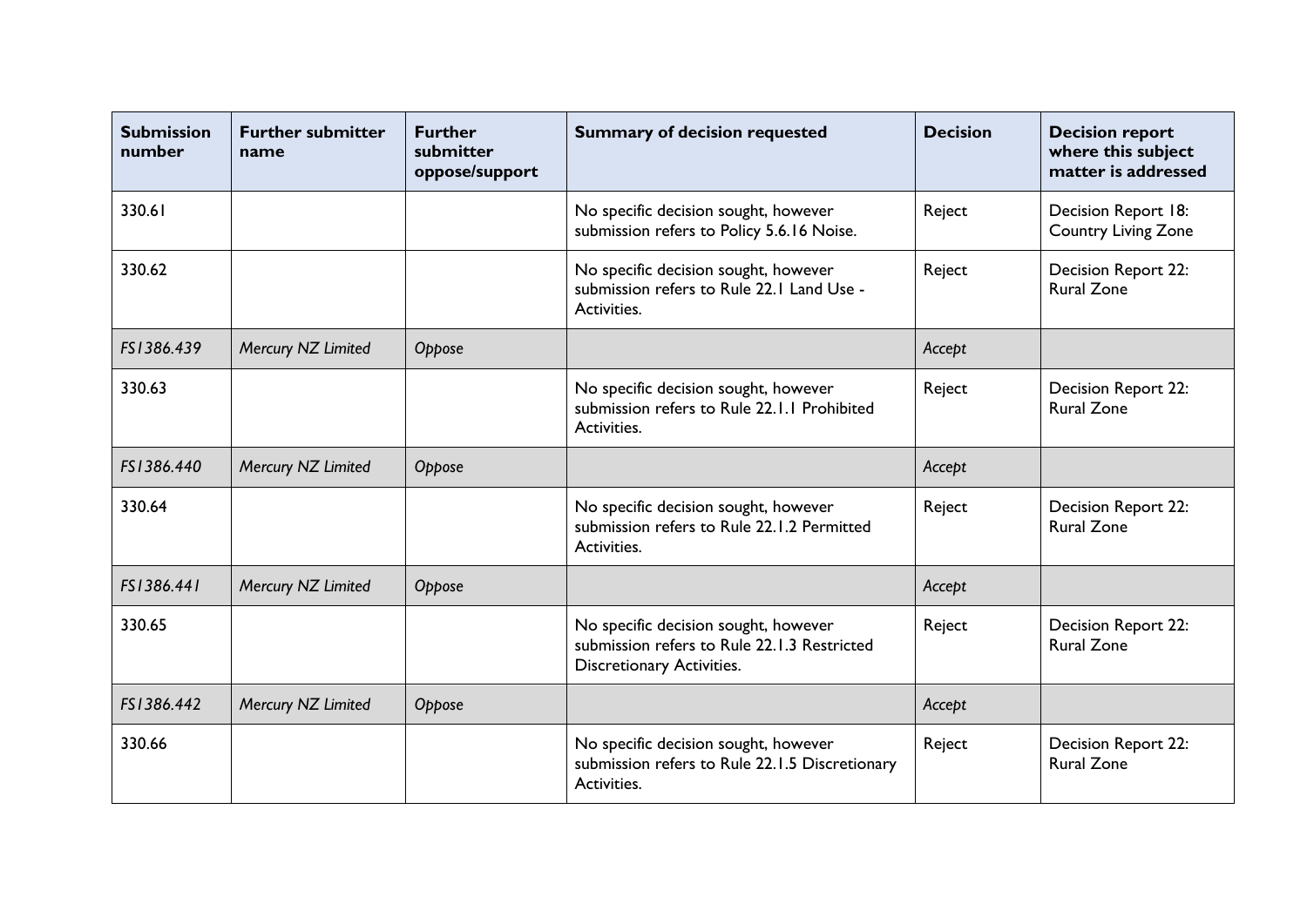| <b>Submission</b><br>number | <b>Further submitter</b><br>name | <b>Further</b><br>submitter<br>oppose/support | <b>Summary of decision requested</b>                                                                                                                             | <b>Decision</b> | <b>Decision report</b><br>where this subject<br>matter is addressed |
|-----------------------------|----------------------------------|-----------------------------------------------|------------------------------------------------------------------------------------------------------------------------------------------------------------------|-----------------|---------------------------------------------------------------------|
| FS1386.443                  | Mercury NZ Limited               | Oppose                                        |                                                                                                                                                                  | Accept          |                                                                     |
| 330.67                      |                                  |                                               | No specific decision sought, however<br>submission refers to Rule 22.1.5 Non-<br><b>Complying Activities.</b>                                                    | Reject          | Decision Report 22:<br><b>Rural Zone</b>                            |
| FS1386.444                  | Mercury NZ Limited               | Oppose                                        |                                                                                                                                                                  | Accept          |                                                                     |
| 330.68                      |                                  |                                               | No specific decision sought, however<br>submission refers to Rule 23.1- Land Use-<br>Activities and/or all rules sitting under Rule<br>23.1 Land Use-Activities. | Reject          | Decision Report 18:<br><b>Country Living Zone</b>                   |
| FS1386.445                  | Mercury NZ Limited               | Oppose                                        |                                                                                                                                                                  | Accept          |                                                                     |
| 330.69                      |                                  |                                               | No specific decision sought, however<br>submission refers to Rule 23.2 Land Use -<br>Effects and/or all the rules sitting under Rule<br>23.2 Land Use - Effects. | Reject          | Decision Report 18:<br><b>Country Living Zone</b>                   |
| FS1386.446                  | Mercury NZ Limited               | Oppose                                        |                                                                                                                                                                  | Accept          |                                                                     |
| 330.70                      |                                  |                                               | No specific decision sought, however<br>submission refers to Rule 23.2.1.2 Noise -<br>Construction.                                                              | Reject          | Decision Report 18:<br><b>Country Living Zone</b>                   |
| 330.71                      |                                  |                                               | No specific decision sought, however<br>submission refers to Rule 23.2.6 - Signs-<br>General.                                                                    | Reject          | Decision Report 18:<br><b>Country Living Zone</b>                   |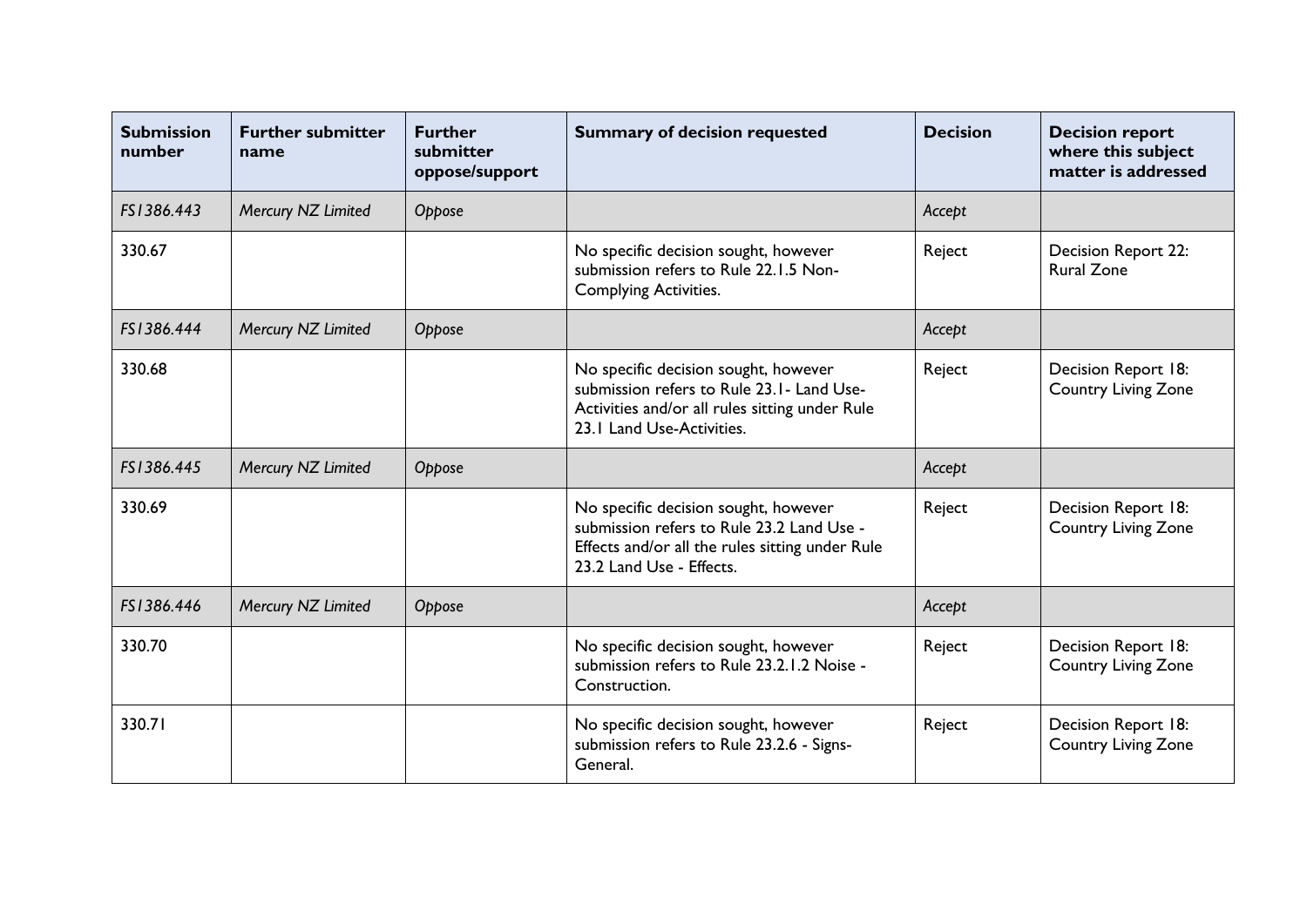| <b>Submission</b><br>number | <b>Further submitter</b><br>name | <b>Further</b><br>submitter<br>oppose/support | <b>Summary of decision requested</b>                                                                                                                           | <b>Decision</b> | <b>Decision report</b><br>where this subject<br>matter is addressed |
|-----------------------------|----------------------------------|-----------------------------------------------|----------------------------------------------------------------------------------------------------------------------------------------------------------------|-----------------|---------------------------------------------------------------------|
| 330.72                      |                                  |                                               | No specific decision sought, however<br>submission refers to Rule 23.3 Land Use -<br>Building and/or all rules sitting under Rule 23.3<br>Land Use - Building. | Reject          | Decision Report 18:<br><b>Country Living Zone</b>                   |
| FS1386.447                  | Mercury NZ Limited               | Oppose                                        |                                                                                                                                                                | Accept          |                                                                     |
| 330.73                      |                                  |                                               | No specific decision sought, however<br>submission refers to Rule 23.4 Subdivision<br>and/or all rules sitting under Rule 23.4<br>Subdivision.                 | Reject          | Decision Report 18:<br><b>Country Living Zone</b>                   |
| FS1386.448                  | Mercury NZ Limited               | Oppose                                        |                                                                                                                                                                | Accept          |                                                                     |
| 330.74                      |                                  |                                               | No specific decision sought, however<br>submission refers to Section C Rules.                                                                                  | Reject          | Various decision reports                                            |
| FS1385.8                    | Mercury NZ Limited               | Oppose                                        |                                                                                                                                                                | Accept          |                                                                     |
| 330.75                      |                                  |                                               | No specific decision sought, however<br>submission refers to Rule 22.2.1 Noise.                                                                                | Reject          | Decision Report 22:<br><b>Rural Zone</b>                            |
| 330.76                      |                                  |                                               | No specific decision sought, however<br>submission refers to Rule 22.2.1.1 Noise -<br>General.                                                                 | Reject          | Decision Report 22:<br><b>Rural Zone</b>                            |
| 330.77                      |                                  |                                               | No specific decision sought, however<br>submission refers to Rule 22.2.1.2 Noise -<br>Frost Fans.                                                              | Reject          | <b>Decision Report 22:</b><br><b>Rural Zone</b>                     |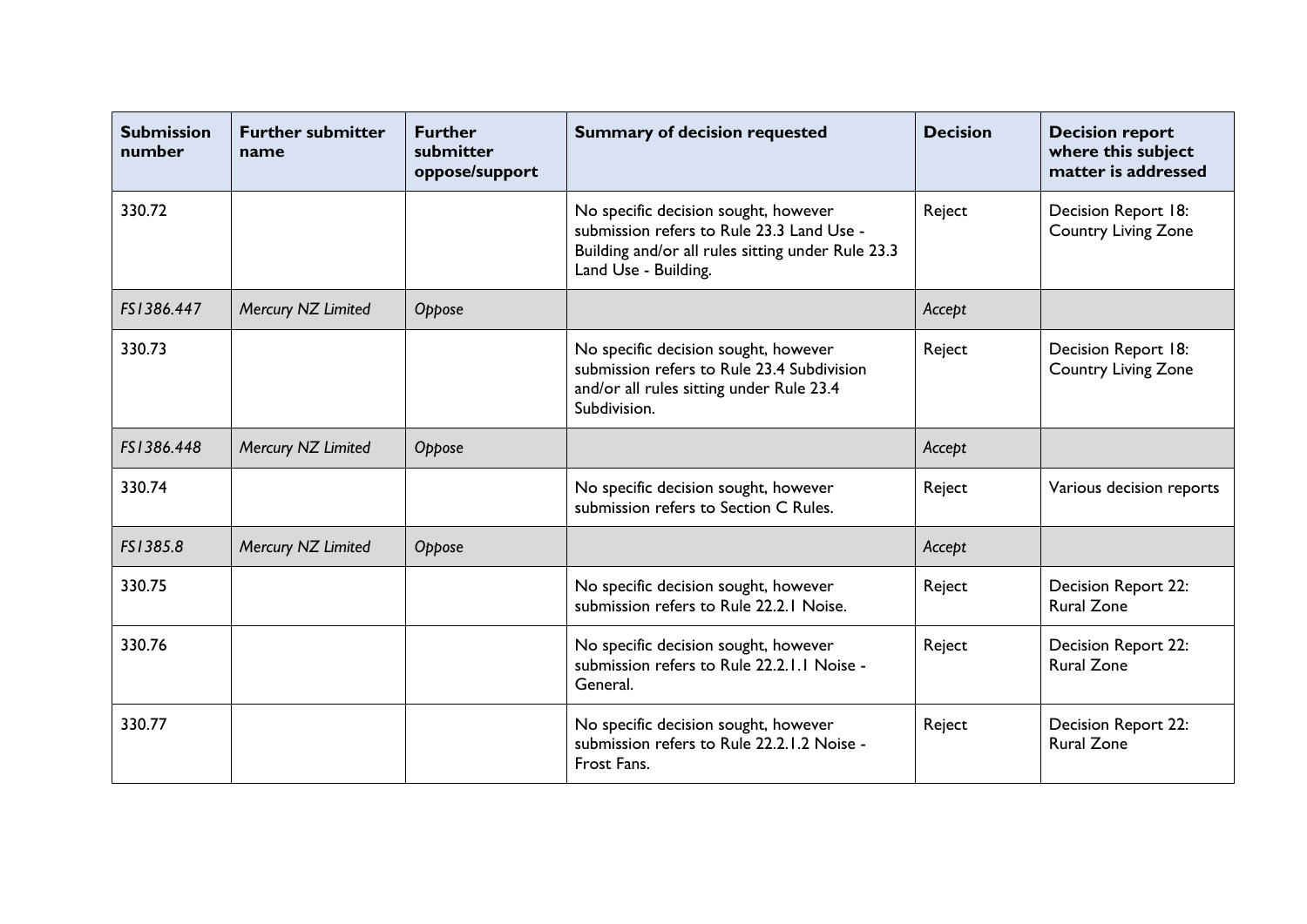| <b>Submission</b><br>number | <b>Further submitter</b><br>name | <b>Further</b><br>submitter<br>oppose/support | <b>Summary of decision requested</b>                                                                                                        | <b>Decision</b> | <b>Decision report</b><br>where this subject<br>matter is addressed |
|-----------------------------|----------------------------------|-----------------------------------------------|---------------------------------------------------------------------------------------------------------------------------------------------|-----------------|---------------------------------------------------------------------|
| 330.78                      |                                  |                                               | No specific decision sought, however<br>submission refers to Rule 22.2.1.3 Noise -<br>Construction.                                         | Reject          | Decision Report 22:<br><b>Rural Zone</b>                            |
| 330.79                      |                                  |                                               | No specific decision sought, however<br>submission refers to Rule 22.2.2 - Glare and<br>Artificial Light Spill.                             | Reject          | Decision Report 22:<br><b>Rural Zone</b>                            |
| 330.80                      |                                  |                                               | No specific decision sought, however<br>submission refers to Rule 22.2.3 Earthworks.                                                        | Reject          | <b>Decision Report 22:</b><br><b>Rural Zone</b>                     |
| 330.81                      |                                  |                                               | No specific decision sought, however<br>submission refers to Rule 22.2.3.1 Earthworks -<br>General.                                         | Reject          | Decision Report 22:<br><b>Rural Zone</b>                            |
| FS1386.449                  | Mercury NZ Limited               | Oppose                                        |                                                                                                                                             | Accept          |                                                                     |
| 330.82                      |                                  |                                               | No specific decision sought, however<br>submission refers to Rule 22.2.3.2 Earthworks -<br>Maori Sites and Maori Areas of Significance.     | Reject          | Decision Report 7:<br>Maaori Sites and Areas<br>of Significance     |
| 330.83                      |                                  |                                               | No specific decision sought, however<br>submission refers to Rule 22.2.3.3 Earthworks -<br>Significant Natural Areas.                       | Reject          | Decision Report 9:<br>Significant Natural Areas                     |
| 330.84                      |                                  |                                               | No specific decision sought, however<br>submission refers to Rule 22.2.3.4 Earthworks -<br>Within Landscape and Natural Character<br>Areas. | Reject          | Decision Report 10:<br>Landscapes                                   |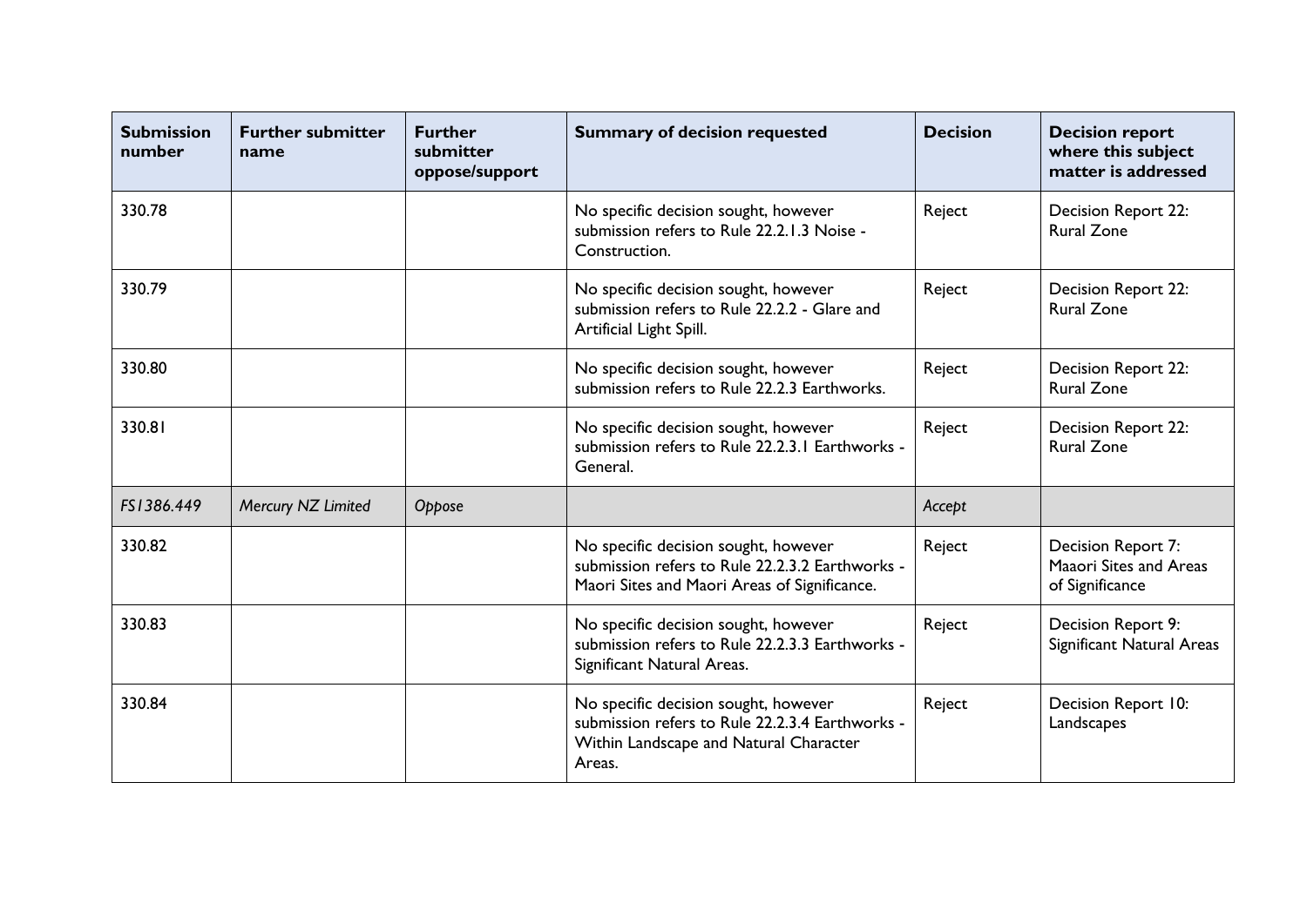| <b>Submission</b><br>number | <b>Further submitter</b><br>name | <b>Further</b><br>submitter<br>oppose/support | <b>Summary of decision requested</b>                                                                                                                   | <b>Decision</b> | <b>Decision report</b><br>where this subject<br>matter is addressed  |
|-----------------------------|----------------------------------|-----------------------------------------------|--------------------------------------------------------------------------------------------------------------------------------------------------------|-----------------|----------------------------------------------------------------------|
| 330.85                      |                                  |                                               | No specific decision sought, however<br>submission refers to Rule 22.2.4 Hazardous<br>substances.                                                      | Reject          | Decision Report II:<br>Hazardous Substances<br>and Contaminated Land |
| FS1386.450                  | Mercury NZ Limited               | Oppose                                        |                                                                                                                                                        | Accept          |                                                                      |
| 330.86                      |                                  |                                               | No specific decision sought, however<br>submission refers to Rule 22.2.5 Notable trees<br>and/or all rules sitting under Rule 22.2.5<br>Notable trees. | Reject          | Decision Report 8:<br>Historic Heritage                              |
| 330.87                      |                                  |                                               | No specific decision sought, however<br>submission refers to Rule 22.2.6 Signs and/or all<br>rules sitting under Rule 22.2.6 Signs.                    | Reject          | Decision Report 22:<br><b>Rural Zone</b>                             |
| 330.88                      |                                  |                                               | No specific decision sought, however<br>submission refers to Rule 22.2.7 Indigenous<br>vegetation clearance inside a Significant Natural<br>Area.      | Reject          | Decision Report 9:<br>Significant Natural Areas                      |
| 330.89                      |                                  |                                               | No specific decision sought, however<br>submission refers to Rule 22.2.8- Indigenous<br>vegetation clearance outside a Significant<br>Natural Area.    | Reject          | Decision Report 9:<br>Significant Natural Areas                      |
| 330.90                      |                                  |                                               | No specific decision sought, however<br>submission refers to Rule 22.3 Land Use -<br>Building.                                                         | Reject          | Decision Report 16: Te<br>Kauwhata Lakeside                          |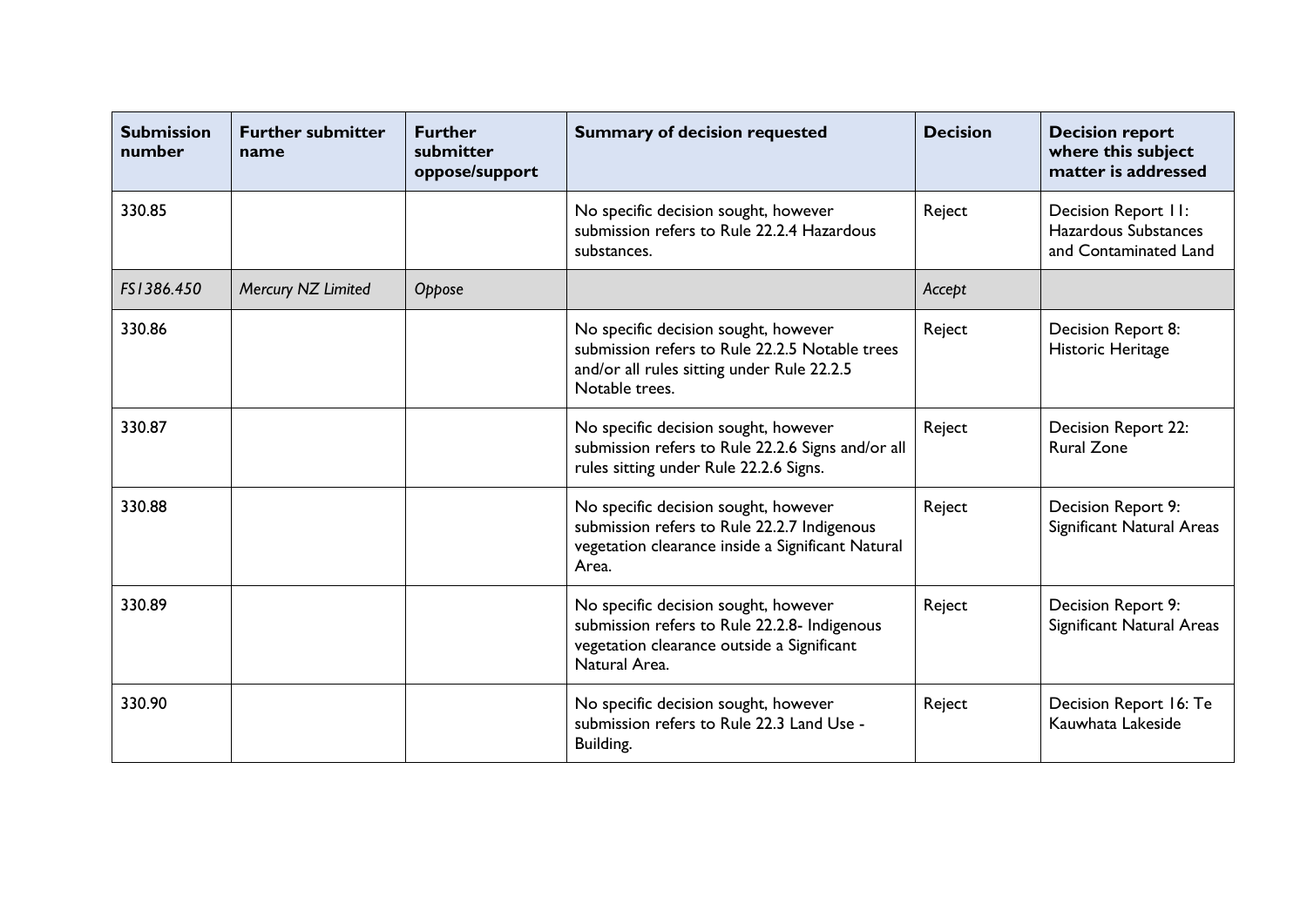| <b>Submission</b><br>number | <b>Further submitter</b><br>name | <b>Further</b><br>submitter<br>oppose/support | <b>Summary of decision requested</b>                                                                                                    | <b>Decision</b> | <b>Decision report</b><br>where this subject<br>matter is addressed |
|-----------------------------|----------------------------------|-----------------------------------------------|-----------------------------------------------------------------------------------------------------------------------------------------|-----------------|---------------------------------------------------------------------|
| 330.91                      |                                  |                                               | No specific decision sought, however<br>submission refers to Rule 22.8.8 Lakeside<br><b>Comprehensive Subdivision Consent.</b>          | Reject          | Decision Report 16: Te<br>Kauwhata Lakeside                         |
| FS1371.44                   | Lakeside Development<br>Limited  | Oppose                                        |                                                                                                                                         | Accept          |                                                                     |
| FS1386.451                  | Mercury NZ Limited               | Oppose                                        |                                                                                                                                         | Accept          |                                                                     |
| 330.92                      |                                  |                                               | No specific decision sought, however<br>submission refers to Chapter 23 Country Living<br>Zone.                                         | Reject          | Decision Report 18:<br><b>Country Living Zone</b>                   |
| FS1386.452                  | Mercury NZ Limited               | Oppose                                        |                                                                                                                                         | Accept          |                                                                     |
| 330.93                      |                                  |                                               | No specific decision sought, however<br>submission refers to Rule 23.1 Land Use -<br>Activities, and all rules sitting under Rule 23.1. | Reject          | Decision Report 18:<br><b>Country Living Zone</b>                   |
| FS1386.453                  | Mercury NZ Limited               | Oppose                                        |                                                                                                                                         | Accept          |                                                                     |
| 330.94                      |                                  |                                               | No specific decision sought, however<br>submission refers to Rule 23.2 Land Use -<br>Effects.                                           | Reject          | Decision Report 18:<br><b>Country Living Zone</b>                   |
| FS1386.454                  | Mercury NZ Limited               | Oppose                                        |                                                                                                                                         | Accept          |                                                                     |
| 330.95                      |                                  |                                               | No specific decision sought, however<br>submission refers to Rule 23.2.1 - Noise,<br>and/or all rules under Rule 23.2.1.                | Reject          | Decision Report 18:<br><b>Country Living Zone</b>                   |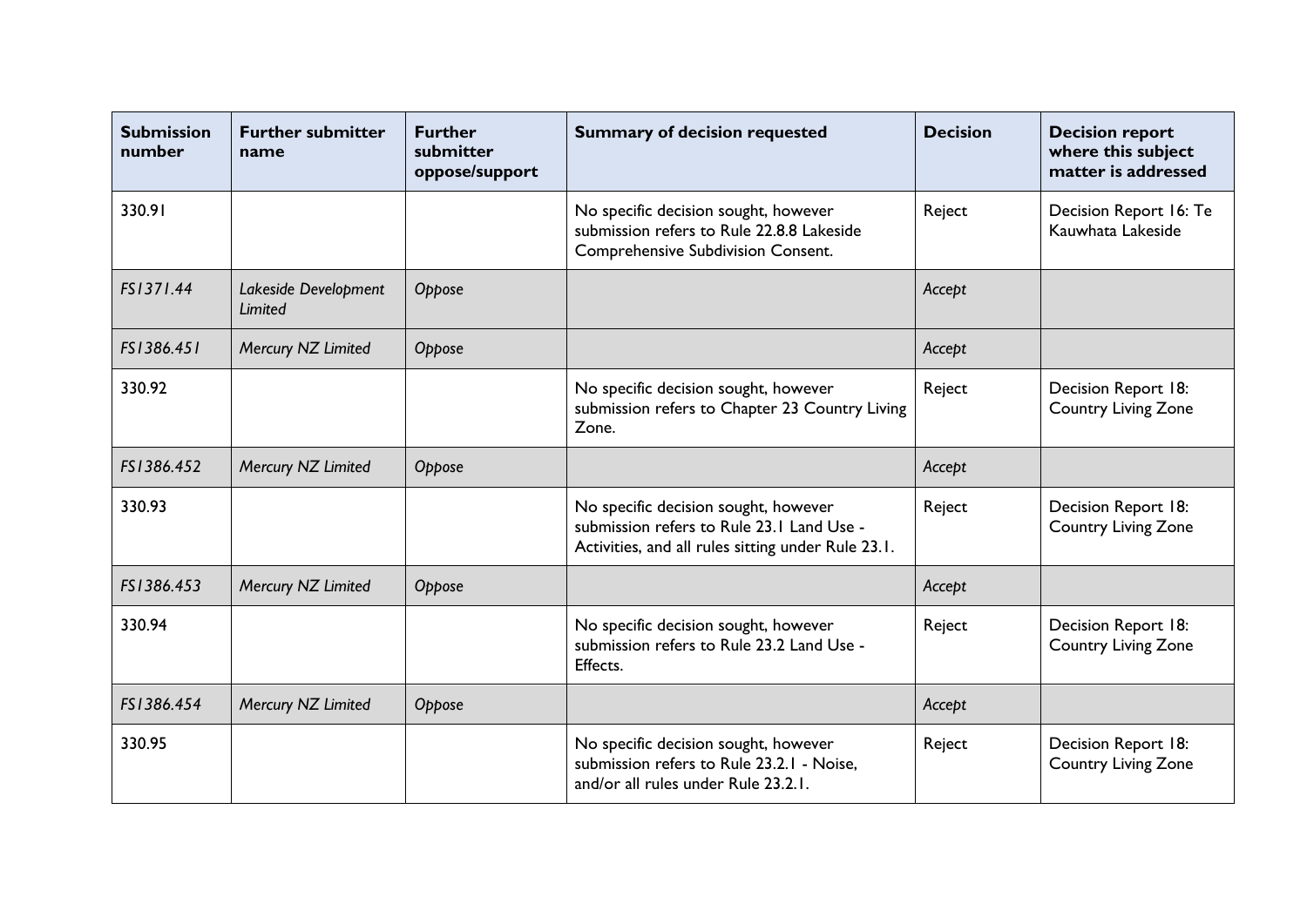| <b>Submission</b><br>number | <b>Further submitter</b><br>name | <b>Further</b><br>submitter<br>oppose/support | <b>Summary of decision requested</b>                                                                                                | <b>Decision</b> | <b>Decision report</b><br>where this subject<br>matter is addressed  |
|-----------------------------|----------------------------------|-----------------------------------------------|-------------------------------------------------------------------------------------------------------------------------------------|-----------------|----------------------------------------------------------------------|
| 330.96                      |                                  |                                               | No specific decision sought, however<br>submission refers to Rule 23.2.2 Glare and<br>Artificial Light Spill.                       | Reject          | Decision Report 18:<br><b>Country Living Zone</b>                    |
| 330.97                      |                                  |                                               | No specific decision sought, however<br>submission refers to Rule 23.2.3 Earthworks,<br>and/or all rules sitting under Rule 23.2.3. | Reject          | Decision Report 18:<br><b>Country Living Zone</b>                    |
| 330.98                      |                                  |                                               | No specific decision sought, however<br>submission refers to Rule 23.2.4 Hazardous<br>substances.                                   | Reject          | Decision Report II:<br>Hazardous Substances<br>and Contaminated Land |
| FS1386.455                  | Mercury NZ Limited               | Oppose                                        |                                                                                                                                     | Accept          |                                                                      |
| 330.99                      |                                  |                                               | No specific decision sought, however<br>submission refers to Rule 23.2.5 Notable<br>Trees, and/or all rules sitting under 23.2.5.   | Reject          | Decision Report 8:<br>Historic Heritage                              |
| 330.100                     |                                  |                                               | No specific decision sought, however<br>submission refers to Rule 23.2.6.1 Signs -<br>General.                                      | Reject          | Decision Report 18:<br><b>Country Living Zone</b>                    |
| 330.101                     |                                  |                                               | No specific decision sought, however<br>submission refers to Rule 23.2.6 Signs - effects<br>on traffic.                             | Reject          | Decision Report 18:<br><b>Country Living Zone</b>                    |
| 330.102                     |                                  |                                               | No specific decision sought, however<br>submission refers to Rule 23.2.7 Outdoor<br>Storage.                                        | Reject          | Decision Report 18:<br><b>Country Living Zone</b>                    |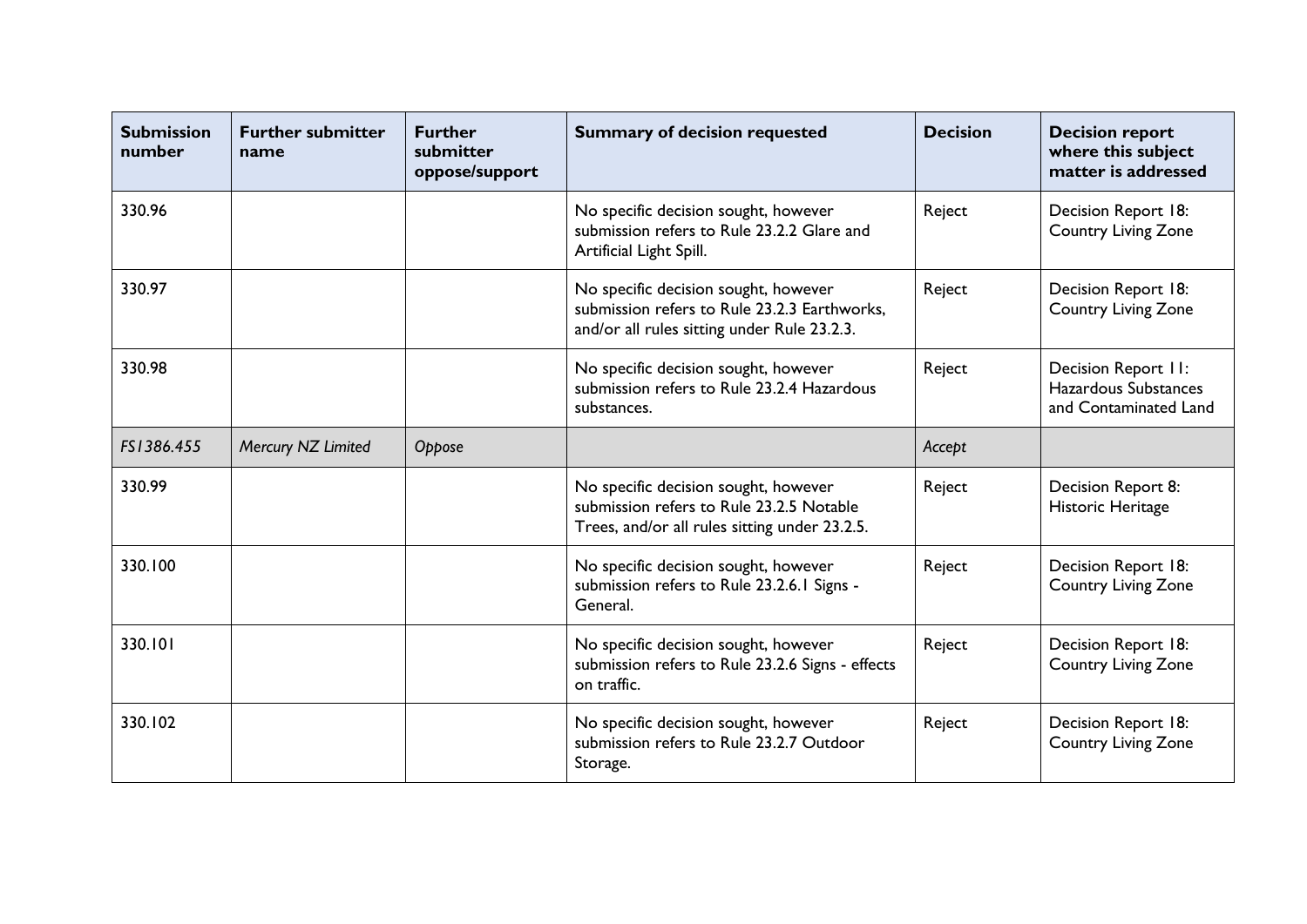| <b>Submission</b><br>number | <b>Further submitter</b><br>name | <b>Further</b><br>submitter<br>oppose/support | <b>Summary of decision requested</b>                                                                                                               | <b>Decision</b> | <b>Decision report</b><br>where this subject<br>matter is addressed |
|-----------------------------|----------------------------------|-----------------------------------------------|----------------------------------------------------------------------------------------------------------------------------------------------------|-----------------|---------------------------------------------------------------------|
| FS1386.390                  | Mercury NZ Limited               | Oppose                                        |                                                                                                                                                    | Accept          |                                                                     |
| 330.103                     |                                  |                                               | No specific decision sought, however<br>submission refers to Rule 23.2.8 Indigenous<br>vegetation clearance inside a Significant Natural<br>Area.  | Reject          | Decision Report 9:<br>Significant Natural Areas                     |
| 330.104                     |                                  |                                               | No specific decision sought, however<br>submission refers to Rule 23.2.9 Indigenous<br>vegetation clearance outside a Significant<br>Natural Area. | Reject          | Decision Report 9:<br>Significant Natural Areas                     |
| 330.105                     |                                  |                                               | No specific decision sought, however<br>submission refers to Rule 23.3 Land Use -<br>Building.                                                     | Reject          | Decision Report 18:<br><b>Country Living Zone</b>                   |
| FS1386.391                  | Mercury NZ Limited               | Oppose                                        |                                                                                                                                                    | Accept          |                                                                     |
| 330.106                     |                                  |                                               | No specific decision sought, however<br>submission refers to Rule 23.3.1 Dwelling.                                                                 | Reject          | Decision Report 18:<br><b>Country Living Zone</b>                   |
| FS1386.392                  | Mercury NZ Limited               | Oppose                                        |                                                                                                                                                    | Accept          |                                                                     |
| 330.107                     |                                  |                                               | No specific decision sought, however<br>submission refers to Rule 23.3.2 Minor<br>dwelling.                                                        | Reject          | Decision Report 18:<br><b>Country Living Zone</b>                   |
| FS1386.393                  | Mercury NZ Limited               | Oppose                                        |                                                                                                                                                    | Accept          |                                                                     |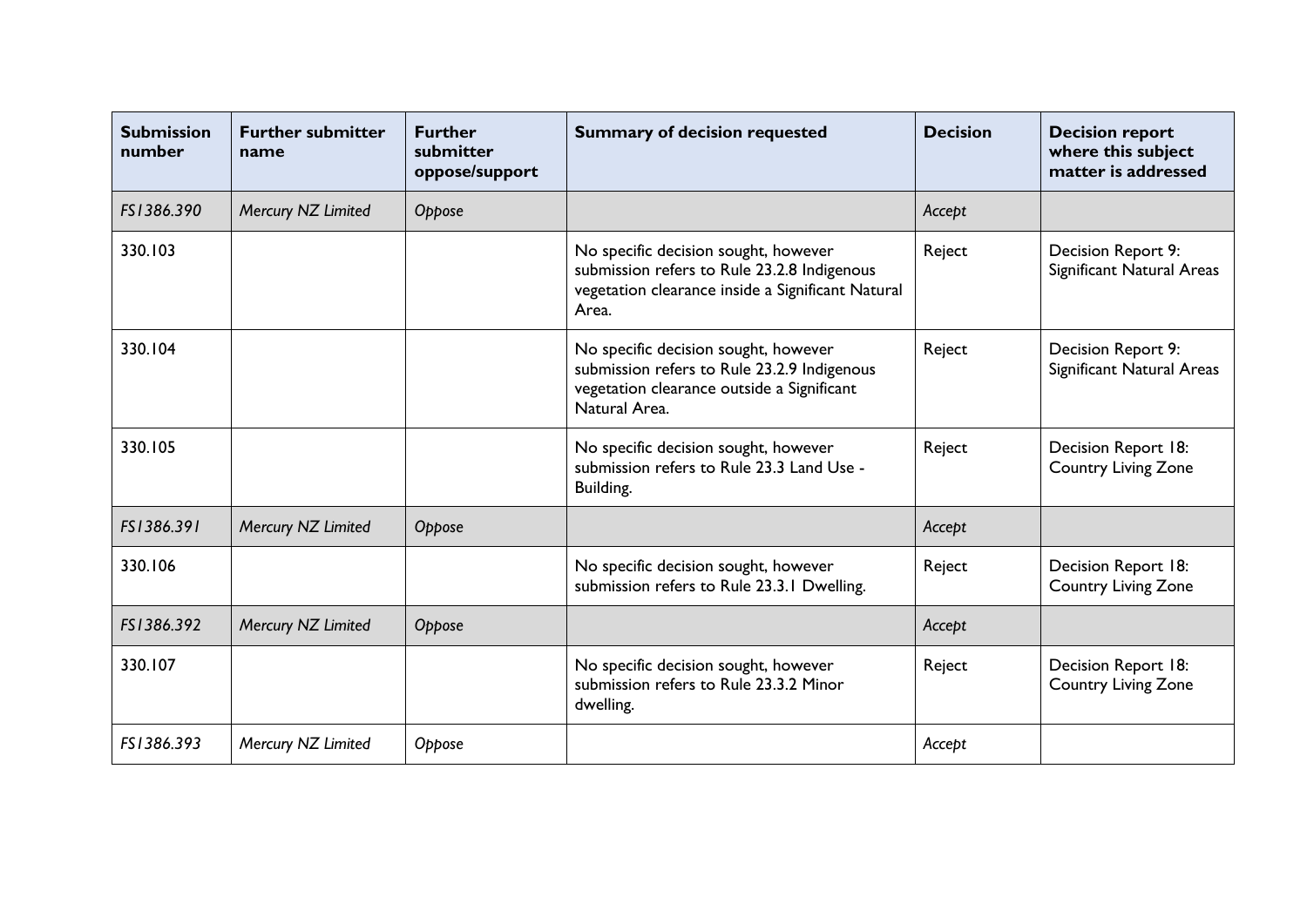| <b>Submission</b><br>number | <b>Further submitter</b><br>name | <b>Further</b><br>submitter<br>oppose/support | <b>Summary of decision requested</b>                                                                                                              | <b>Decision</b> | <b>Decision report</b><br>where this subject<br>matter is addressed |
|-----------------------------|----------------------------------|-----------------------------------------------|---------------------------------------------------------------------------------------------------------------------------------------------------|-----------------|---------------------------------------------------------------------|
| 330.108                     |                                  |                                               | No specific decision sought, however<br>submission refers to Rule 23.3.3 Buildings and<br>structures in Landscape and Natural Character<br>Areas. | Reject          | Decision Report 10:<br>Landscapes                                   |
| 330.109                     |                                  |                                               | No specific decision sought, however<br>submission refers to Rule 23.3.4 Height, and/or<br>all rules sitting under Rule 23.3.4.                   | Reject          | Decision Report 18:<br><b>Country Living Zone</b>                   |
| 330.110                     |                                  |                                               | No specific decision sought, however<br>submission refers to Rule 23.3.5 Daylight<br>admission.                                                   | Reject          | Decision Report 18:<br><b>Country Living Zone</b>                   |
| 330.111                     |                                  |                                               | No specific decision sought, however<br>submission refers to Rule 23.3.6 Building<br>coverage.                                                    | Reject          | Decision Report 18:<br><b>Country Living Zone</b>                   |
| FS1386.394                  | Mercury NZ Limited               | Oppose                                        |                                                                                                                                                   | Accept          |                                                                     |
| 330.112                     |                                  |                                               | No specific decision sought, however<br>submission refers to Rule 23.3.7 Building<br>setbacks and all other rules sitting under Rule<br>23.3.7.   | Reject          | Decision Report 18:<br><b>Country Living Zone</b>                   |
| 330.113                     |                                  |                                               | No specific decision sought, however<br>submission refers to Rule 23.3.8 Horotiu Noise<br>Acoustic Area.                                          | Reject          | Decision Report 18:<br><b>Country Living Zone</b>                   |
| FS1386.395                  | Mercury NZ Limited               | Oppose                                        |                                                                                                                                                   | Accept          |                                                                     |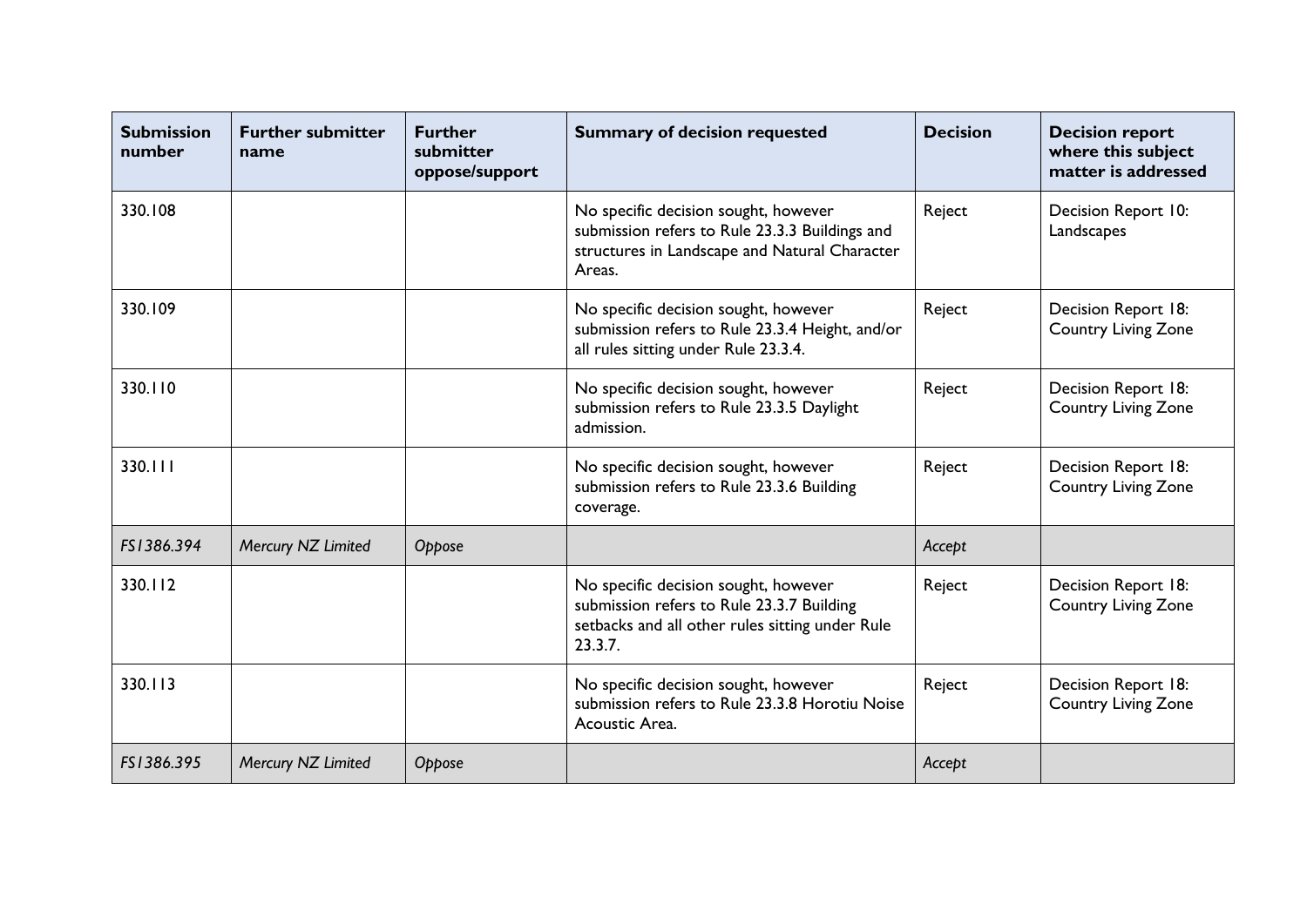| <b>Submission</b><br>number | <b>Further submitter</b><br>name | <b>Further</b><br>submitter<br>oppose/support | <b>Summary of decision requested</b>                                                                                                          | <b>Decision</b> | <b>Decision report</b><br>where this subject<br>matter is addressed |
|-----------------------------|----------------------------------|-----------------------------------------------|-----------------------------------------------------------------------------------------------------------------------------------------------|-----------------|---------------------------------------------------------------------|
| 330.114                     |                                  |                                               | No specific decision sought, however<br>submission refers to Rule 23.3.9 Historic<br>Heritage, and/or all rules sitting under Rule<br>23.3.9. | Reject          | Decision Report 8:<br>Historic Heritage                             |
| 330.115                     |                                  |                                               | No specific decision sought, however<br>submission refers to Rule 23.4 Subdivision.                                                           | Reject          | Decision Report 18:<br><b>Country Living Zone</b>                   |
| FS1386.396                  | Mercury NZ Limited               | Oppose                                        |                                                                                                                                               | Accept          |                                                                     |
| 330.116                     |                                  |                                               | No specific decision sought, however<br>submission refers to Rule 23.4.1 Prohibited<br>subdivision.                                           | Reject          | Decision Report 18:<br><b>Country Living Zone</b>                   |
| FS1386.397                  | Mercury NZ Limited               | Oppose                                        |                                                                                                                                               | Accept          |                                                                     |
| 330.117                     |                                  |                                               | No specific decision sought, however<br>submission refers to Rule 23.4.2 General<br>Subdivision.                                              | Reject          | Decision Report 18:<br><b>Country Living Zone</b>                   |
| FS1386.398                  | Mercury NZ Limited               | Oppose                                        |                                                                                                                                               | Accept          |                                                                     |
| 330.118                     |                                  |                                               | No specific decision sought, however<br>submission refers to Rule 23.4.3 Subdivision<br>within identified areas.                              | Reject          | Decision Report 18:<br><b>Country Living Zone</b>                   |
| FS1386.399                  | Mercury NZ Limited               | Oppose                                        |                                                                                                                                               | Accept          |                                                                     |
| 330.119                     |                                  |                                               | No specific decision sought, however<br>submission refers to Rule 23.4.4 Title                                                                | Reject          | Decision Report 18:<br><b>Country Living Zone</b>                   |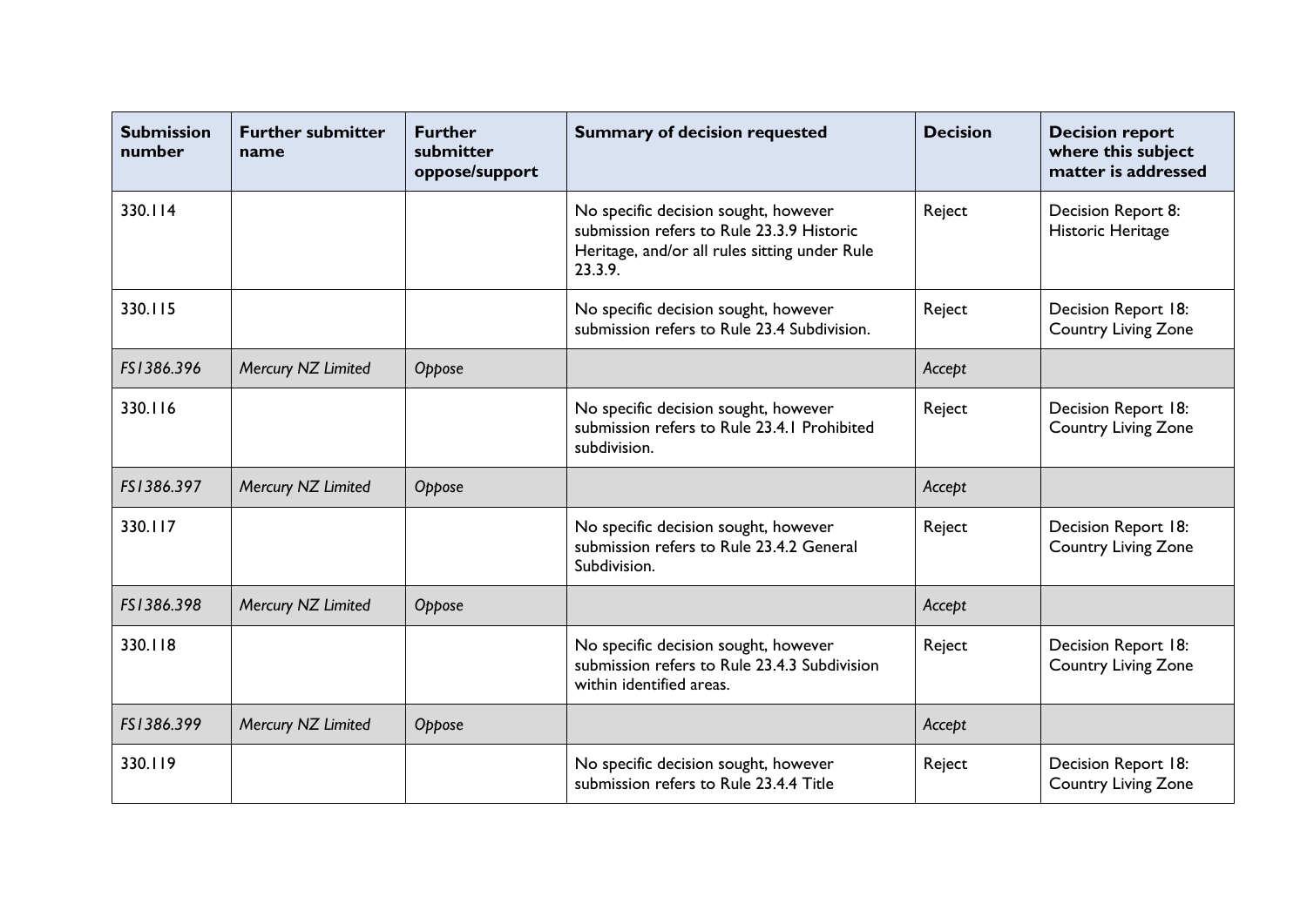| <b>Submission</b><br>number | <b>Further submitter</b><br>name | <b>Further</b><br>submitter<br>oppose/support | <b>Summary of decision requested</b>                                                                                                                                                                 | <b>Decision</b> | <b>Decision report</b><br>where this subject<br>matter is addressed |
|-----------------------------|----------------------------------|-----------------------------------------------|------------------------------------------------------------------------------------------------------------------------------------------------------------------------------------------------------|-----------------|---------------------------------------------------------------------|
|                             |                                  |                                               | boundaries - natural hazard area, contaminated<br>land, Significant Amenity Landscape, notable<br>trees, intensive farming activities, aggregate<br>extractions areas.                               |                 |                                                                     |
| FS1386.400                  | Mercury NZ Limited               | Oppose                                        |                                                                                                                                                                                                      | Accept          |                                                                     |
| 330.120                     |                                  |                                               | No specific decision sought, however<br>submission refers to Rule 23.4.5 Site<br>boundaries - Significant Natural Areas, heritage<br>items, archaeological sites, sites of significance<br>to Maori. | Reject          | Decision Report 18:<br><b>Country Living Zone</b>                   |
| 330.121                     |                                  |                                               | No specific decision sought, however<br>submission refers to Rule 23.4.6 Subdivision of<br>land containing heritage items.                                                                           | Reject          | Decision Report 18:<br><b>Country Living Zone</b>                   |
| 330.122                     |                                  |                                               | No specific decision sought, however<br>submission refers to Rule 23.4.7 Subdivision -<br>Road frontage.                                                                                             | Reject          | Decision Report 18:<br><b>Country Living Zone</b>                   |
| 330.123                     |                                  |                                               | No specific decision sought, however<br>submission refers to Rule 23.4.8 Subdivision-<br>Building platform.                                                                                          | Reject          | Decision Report 18:<br><b>Country Living Zone</b>                   |
| FS1386.401                  | Mercury NZ Limited               | Oppose                                        |                                                                                                                                                                                                      | Accept          |                                                                     |
| 330.124                     |                                  |                                               | No specific decision sought, however<br>submission refers to Rule 23.4.9 Subdivision<br>creating Reserves.                                                                                           | Reject          | Decision Report 18:<br><b>Country Living Zone</b>                   |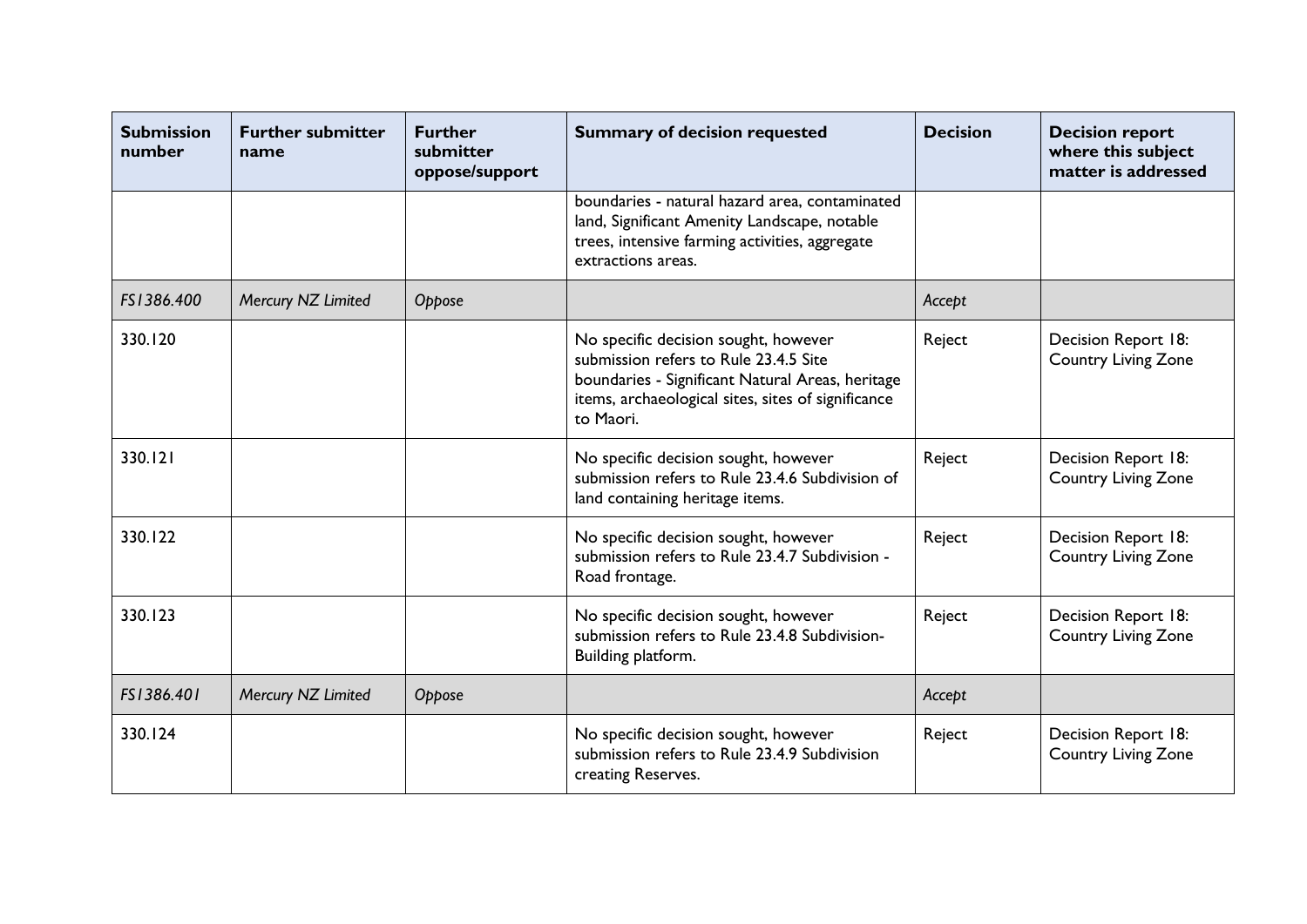| <b>Submission</b><br>number | <b>Further submitter</b><br>name | <b>Further</b><br>submitter<br>oppose/support | <b>Summary of decision requested</b>                                                                                                                                                                                   | <b>Decision</b> | <b>Decision report</b><br>where this subject<br>matter is addressed |
|-----------------------------|----------------------------------|-----------------------------------------------|------------------------------------------------------------------------------------------------------------------------------------------------------------------------------------------------------------------------|-----------------|---------------------------------------------------------------------|
| 330.125                     |                                  |                                               | No specific decision sought, however<br>submission refers to Rule 23.4.10 Subdivision of<br>land containing mapped off-road walkways.                                                                                  | Reject          | Decision Report 18:<br><b>Country Living Zone</b>                   |
| 330.126                     |                                  |                                               | No specific decision sought, however<br>submission refers to Rule 23.4.11 Subdivision of<br>land containing all or part of an Environmental<br>Protection Area.                                                        | Reject          | Decision Report 18:<br><b>Country Living Zone</b>                   |
| 330.127                     |                                  |                                               | No specific decision sought, however<br>submission refers to Rule 23.4.12 Esplanade<br>reserves and esplanade strips.                                                                                                  | Reject          | Decision Report 18:<br><b>Country Living Zone</b>                   |
| 330.128                     |                                  |                                               | No specific decision sought, however<br>submission refers to Section E Designations.                                                                                                                                   | Reject          | Decision Report 31:<br>Designations                                 |
| 330.129                     |                                  |                                               | Amend Section 5.1 The Rural Environment so<br>that urban subdivision use and development is<br>appropriate to circumstance, in particular for<br>properties such as the submitters' at 295 Kay<br>Road, Horsham Downs. | Reject          | Decision Report 22:<br><b>Rural Zone</b>                            |
| FS1379.72                   | Hamilton City Council            | Oppose                                        |                                                                                                                                                                                                                        | Accept          |                                                                     |
| FS1386.402                  | Mercury NZ Limited               | Oppose                                        |                                                                                                                                                                                                                        | Accept          |                                                                     |
| 330.130                     |                                  |                                               | Amend Section 5.2 Productive Versatility of<br>Rural Resources to recognise that where the<br>surrounding ecosystem has already been<br>changed by development that the best use                                       | Accept in part  | Decision Report 22:<br><b>Rural Zone</b>                            |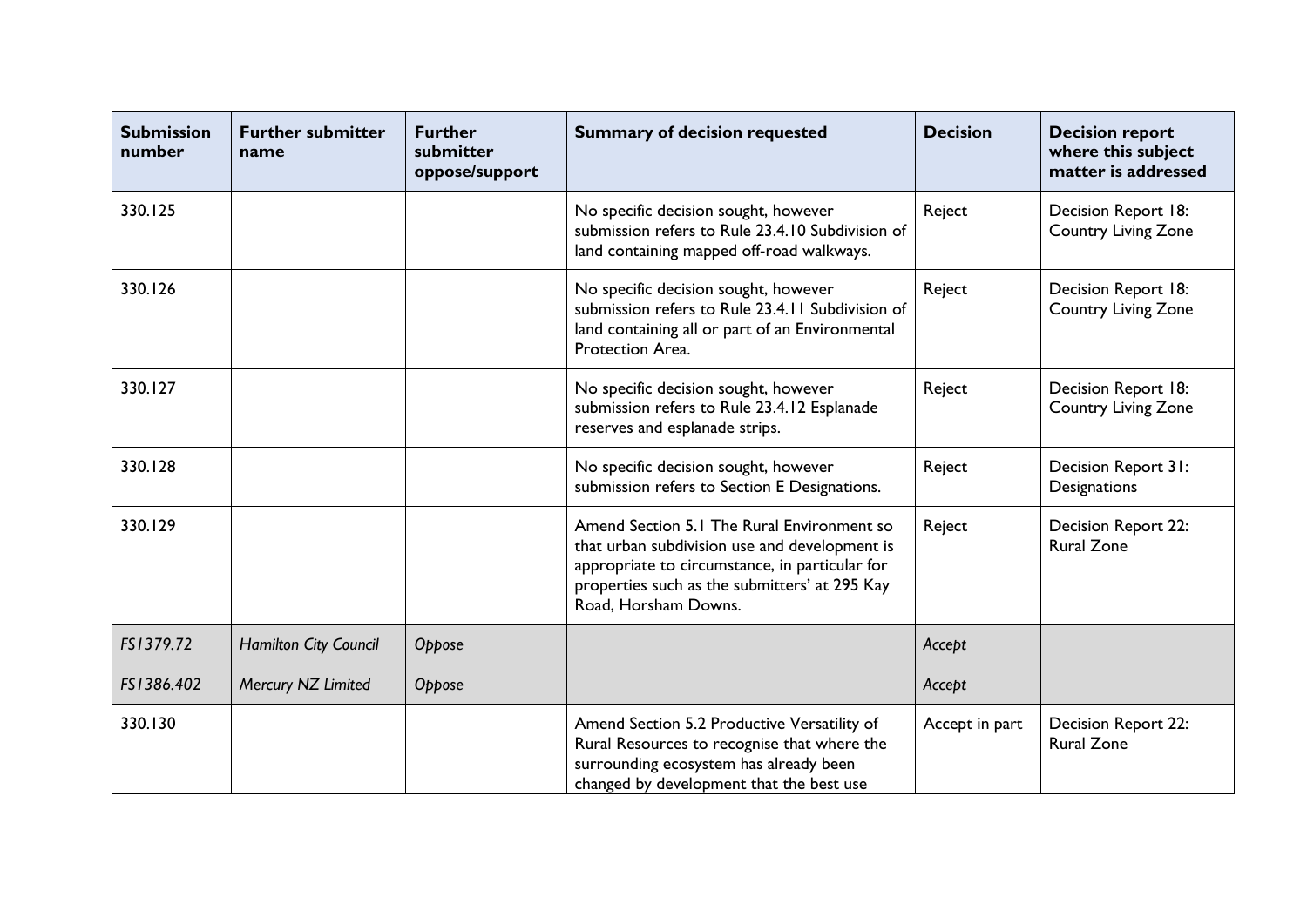| <b>Submission</b><br>number | <b>Further submitter</b><br>name | <b>Further</b><br>submitter<br>oppose/support | <b>Summary of decision requested</b>                                                                                                                                                                                                          | <b>Decision</b> | <b>Decision report</b><br>where this subject<br>matter is addressed |
|-----------------------------|----------------------------------|-----------------------------------------------|-----------------------------------------------------------------------------------------------------------------------------------------------------------------------------------------------------------------------------------------------|-----------------|---------------------------------------------------------------------|
|                             |                                  |                                               | forward is the option. This could include<br>developments with best practice to prevent<br>further deterioration of those ecosystems, such<br>as appropriate subdivision and appropriate<br>productive rural activity.                        |                 |                                                                     |
| FS1379.73                   | Hamilton City Council            | Oppose                                        |                                                                                                                                                                                                                                               | Accept in part  |                                                                     |
| 330.131                     |                                  |                                               | Amend Section 5.3 Rural Character and<br>Amenity to recognise properties where the<br>continued operation of the rural environment<br>as a productive working environment is not<br>possible so the landowners can develop their<br>property. | Accept in part  | <b>Decision Report 22:</b><br><b>Rural Zone</b>                     |
| FS1379.74                   | <b>Hamilton City Council</b>     | Oppose                                        |                                                                                                                                                                                                                                               | Accept in part  |                                                                     |
| FS1386.403                  | Mercury NZ Limited               | Oppose                                        |                                                                                                                                                                                                                                               | Accept in part  |                                                                     |
| 330.132                     |                                  |                                               | Amend Policy 5.3.4 Density of dwellings and<br>buildings within the rural environment to allow<br>urban development to take place in an<br>amended environment that preserves the rural<br>character, by less intensive urbanisation.         | Accept in part  | Decision Report 22:<br><b>Rural Zone</b>                            |
| FS1379.75                   | <b>Hamilton City Council</b>     | Oppose                                        |                                                                                                                                                                                                                                               | Accept in part  |                                                                     |
| FS1386.404                  | Mercury NZ Limited               | Oppose                                        |                                                                                                                                                                                                                                               | Accept in part  |                                                                     |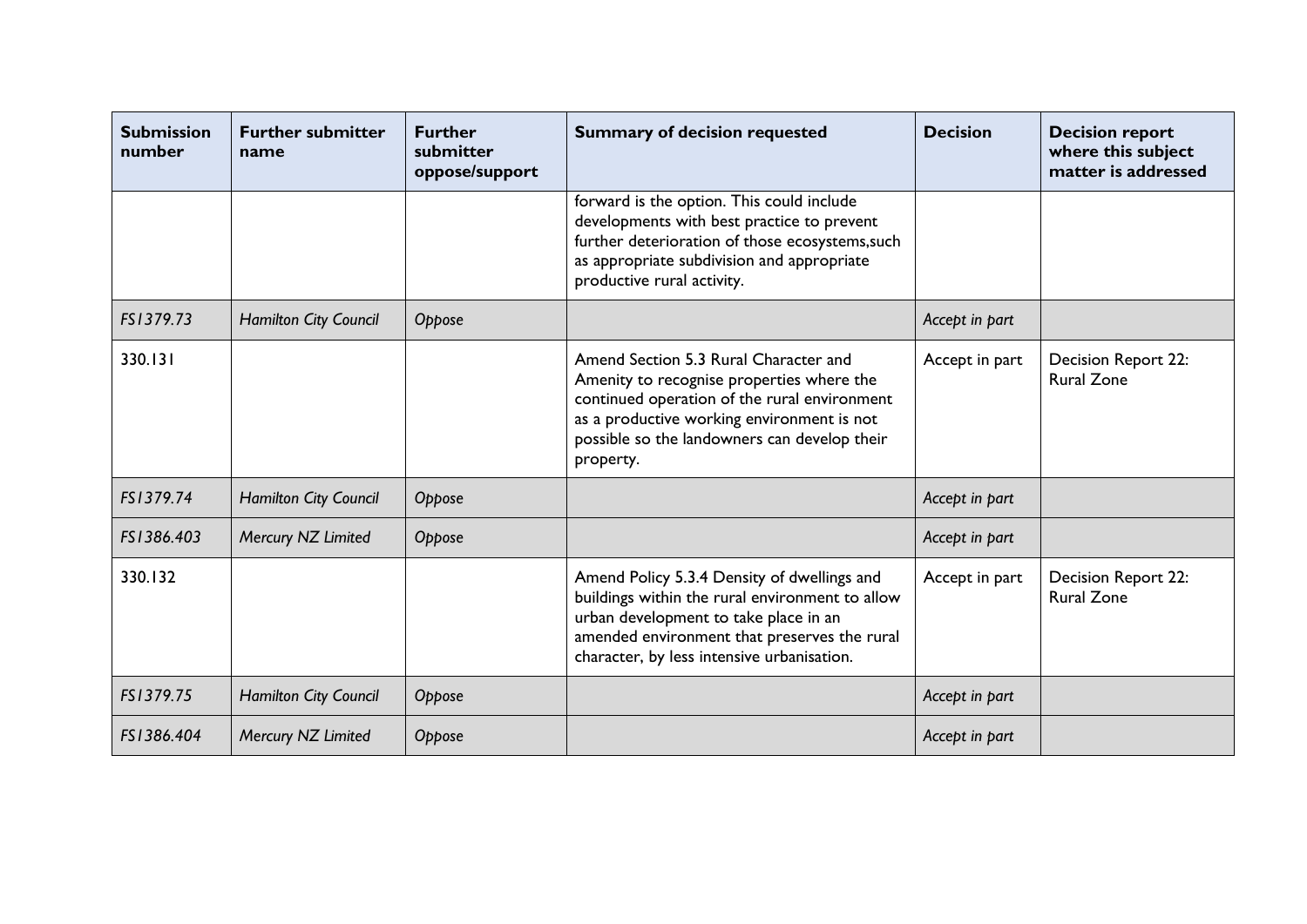| <b>Submission</b><br>number | <b>Further submitter</b><br>name | <b>Further</b><br>submitter<br>oppose/support | <b>Summary of decision requested</b>                                                                                                                                                                                                                                                                                                       | <b>Decision</b> | <b>Decision report</b><br>where this subject<br>matter is addressed |
|-----------------------------|----------------------------------|-----------------------------------------------|--------------------------------------------------------------------------------------------------------------------------------------------------------------------------------------------------------------------------------------------------------------------------------------------------------------------------------------------|-----------------|---------------------------------------------------------------------|
| 330.133                     |                                  |                                               | Amend Policy 5.3.8 Effects on rural character<br>and amenity from rural subdivision, so that<br>urban development can take place in the form<br>of rural development that does not have to<br>regard the productive soils where the<br>productive rural area is already compromised<br>by development such as large scale public<br>works. | Accept in part  | Decision Report 22:<br><b>Rural Zone</b>                            |
| FS1375.13                   | <b>Radio New Zealand</b>         | Oppose                                        |                                                                                                                                                                                                                                                                                                                                            | Accept in part  |                                                                     |
| FS1379.76                   | <b>Hamilton City Council</b>     | Oppose                                        |                                                                                                                                                                                                                                                                                                                                            | Accept in part  |                                                                     |
| 330.134                     |                                  |                                               | Amend Policy 5.3.15 Noise and vibration to<br>mitigate adverse effects of large-scale roading<br>developed next to urbanisation at the source,<br>and the ecological management area must be<br>considered in the mitigation as future proofing.                                                                                           | Accept in part  | Decision Report 22:<br><b>Rural Zone</b>                            |
| 330.135                     |                                  |                                               | Amend Section 5.5 Hamilton's Urban<br>Expansion Area for those under the Rural<br>Zone to be able to develop according to rural<br>rules unless the land is acquisitioned by<br>Hamilton City Council. This is especially for the<br>submitters' property at 295 Kay Road RDI,<br>Horsham Downs.                                           | Accept in part  | Decision Report 22:<br><b>Rural Zone</b>                            |
| FS1379.77                   | <b>Hamilton City Council</b>     | Oppose                                        |                                                                                                                                                                                                                                                                                                                                            | Accept in part  |                                                                     |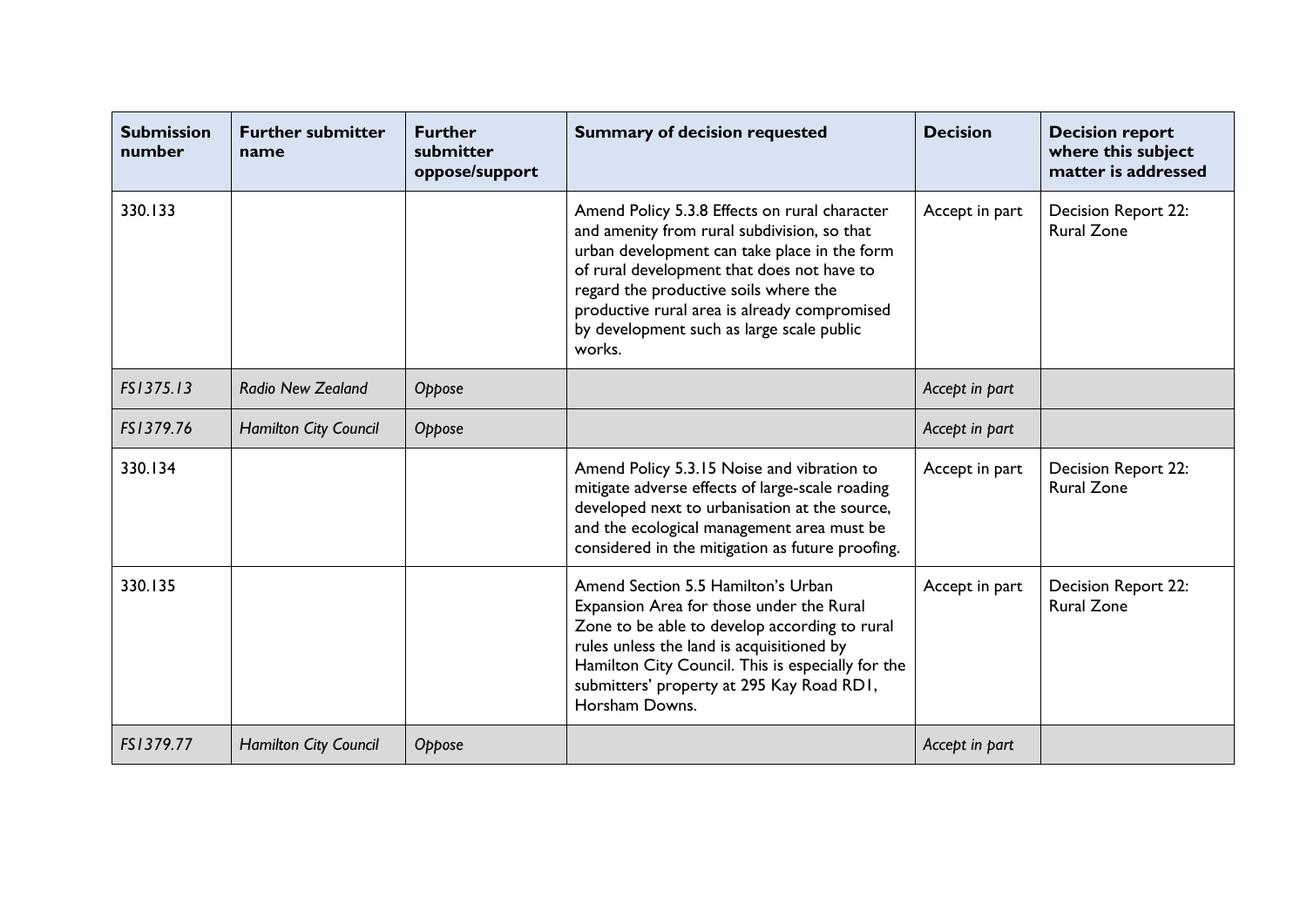| <b>Submission</b><br>number | <b>Further submitter</b><br>name | <b>Further</b><br>submitter<br>oppose/support | <b>Summary of decision requested</b>                                                                                                                                                                                                                                                                                                                                         | <b>Decision</b> | <b>Decision report</b><br>where this subject<br>matter is addressed |
|-----------------------------|----------------------------------|-----------------------------------------------|------------------------------------------------------------------------------------------------------------------------------------------------------------------------------------------------------------------------------------------------------------------------------------------------------------------------------------------------------------------------------|-----------------|---------------------------------------------------------------------|
| 330.136                     |                                  |                                               | Amend Policy 5.6.15 Artificial outdoor lighting<br>to control adverse effects of large project<br>lighting and any other lighting in an ecological<br>management area with low light emission<br>tolerance.                                                                                                                                                                  | Reject          | Decision Report 18:<br><b>Country Living Zone</b>                   |
| 330.137                     |                                  |                                               | Amend Rule 22.2.2 Glare and Artificial Light<br>Spill to specify the type of lighting to comply<br>with low glare and low light spill AND Amend<br>Rule 22.2.2 Glare and Artificial Light Spill to<br>ensure that lighting into an ecological area will<br>meet standards for dark sky. AND Amend Rule<br>22.2.2 Glare and Artificial Light Spill to lower<br>lux standards. | Reject          | Decision Report 22:<br><b>Rural Zone</b>                            |
| 330.138                     |                                  |                                               | Amend Rule 22.4.1.1 PR1 Prohibited<br>subdivision to not apply to land that is<br>fragmented by projects the council supports, in<br>particular by other publicly driven projects such<br>as expressway development.                                                                                                                                                         | Reject          | <b>Decision Report 22:</b><br><b>Rural Zone</b>                     |
| FS1379.78                   | Hamilton City Council            | Oppose                                        |                                                                                                                                                                                                                                                                                                                                                                              | Accept          | <b>Decision Report 22: Rural</b><br>Zone                            |
| FS1386.405                  | Mercury NZ Limited               | Oppose                                        |                                                                                                                                                                                                                                                                                                                                                                              | Accept          | Decision Report 22: Rural<br>Zone                                   |
| 330.139                     |                                  |                                               | Amend Rule 22.4.1.2 RD1 General Subdivision<br>to reflect rural values but supply some urban<br>demand AND Add new clauses to Rule 22.4.1.2                                                                                                                                                                                                                                  | Reject          | Decision Report 22:<br><b>Rural Zone</b>                            |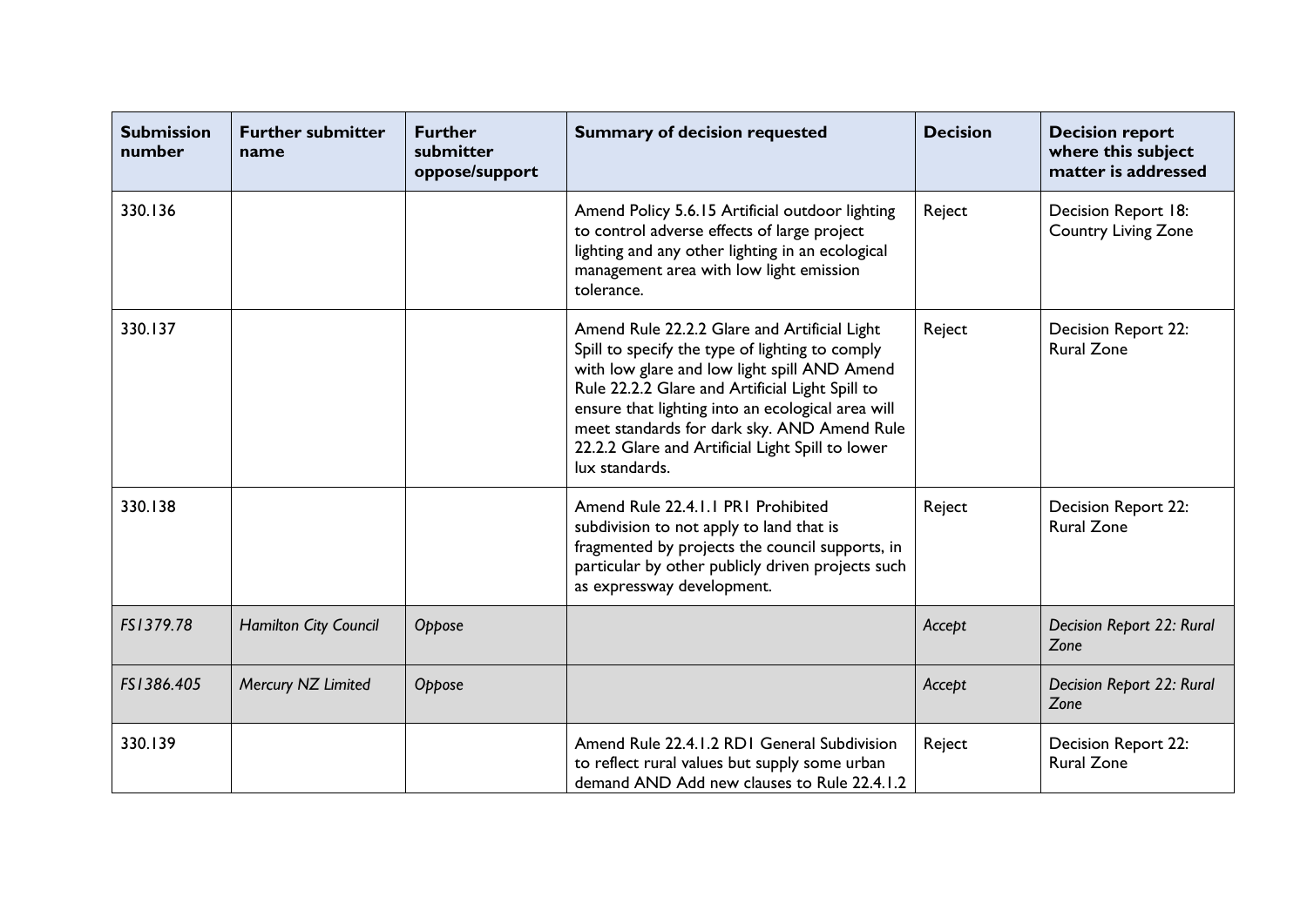| <b>Submission</b><br>number | <b>Further submitter</b><br>name | <b>Further</b><br>submitter<br>oppose/support | <b>Summary of decision requested</b>                                                                                                                                                                                                                                    | <b>Decision</b> | <b>Decision report</b><br>where this subject<br>matter is addressed                        |
|-----------------------------|----------------------------------|-----------------------------------------------|-------------------------------------------------------------------------------------------------------------------------------------------------------------------------------------------------------------------------------------------------------------------------|-----------------|--------------------------------------------------------------------------------------------|
|                             |                                  |                                               | <b>RDI</b> General Subdivision to allow for smaller<br>rural lots that are developed ecologically.<br>AND Amend Rule 22.4.1.2 RD1 General<br>Subdivision to require that subdivision should<br>be ecological in management in order to retain<br>a natural environment. |                 |                                                                                            |
| FS1379.79                   | <b>Hamilton City Council</b>     | Oppose                                        |                                                                                                                                                                                                                                                                         | Accept          |                                                                                            |
| FS1386.406                  | Mercury NZ Limited               | Oppose                                        |                                                                                                                                                                                                                                                                         | Accept          |                                                                                            |
| 330.140                     |                                  |                                               | Amend Section 5.1 The Rural Environment so<br>that it does have primacy over all other<br>objectives as it is not suitable for all properties.                                                                                                                          | Accept in part  | Decision Report 22:<br><b>Rural Zone and Decision</b><br>Report 5: Strategic<br>Objectives |
| FS1379.80                   | <b>Hamilton City Council</b>     | Oppose                                        |                                                                                                                                                                                                                                                                         | Accept in part  |                                                                                            |
| 330.141                     |                                  |                                               | Amend the Proposed District Plan to allow<br>small land holdings such as 4ha to be sensitivity<br>developed as Country Living Zones, in<br>particular land that has been fragmented by<br>publicly driven projects such as the expressway.                              | Reject          | <b>Decision Report 22:</b><br><b>Rural Zone</b>                                            |
| FS1277.75                   | Waikato Regional<br>Council      | Oppose                                        |                                                                                                                                                                                                                                                                         | Accept          |                                                                                            |
| FS1379.81                   | <b>Hamilton City Council</b>     | Oppose                                        |                                                                                                                                                                                                                                                                         | Accept          |                                                                                            |
| FS1386.407                  | Mercury NZ Limited               | Oppose                                        |                                                                                                                                                                                                                                                                         | Accept          |                                                                                            |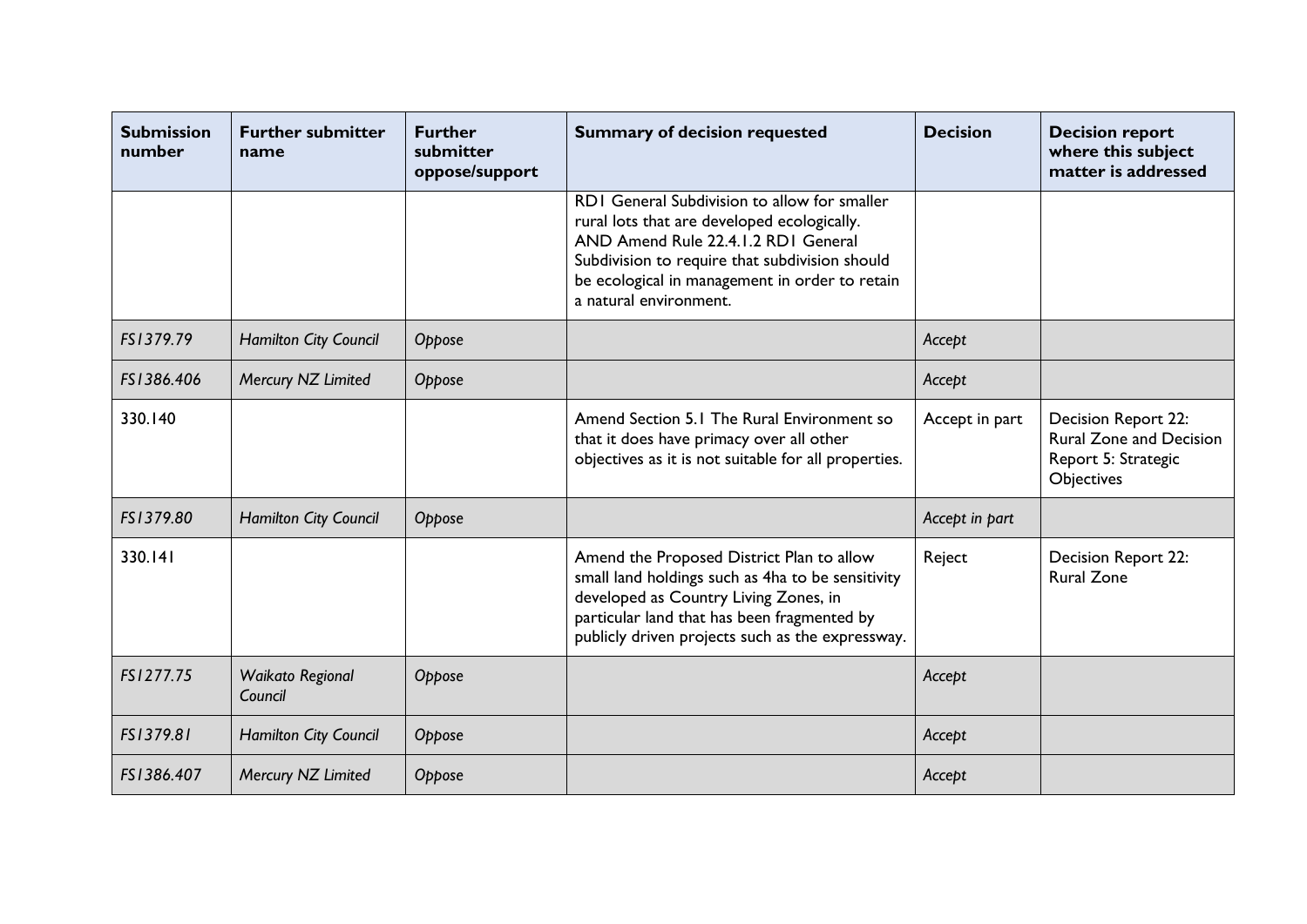| <b>Submission</b><br>number | <b>Further submitter</b><br>name | <b>Further</b><br>submitter<br>oppose/support | <b>Summary of decision requested</b>                                                                                                    | <b>Decision</b> | <b>Decision report</b><br>where this subject<br>matter is addressed |
|-----------------------------|----------------------------------|-----------------------------------------------|-----------------------------------------------------------------------------------------------------------------------------------------|-----------------|---------------------------------------------------------------------|
| 330.142                     |                                  |                                               | Amend Objective 5.1.1 - The Rural Environment<br>so that it does not limit urban subdivision in an<br>area that is marked future urban. | Reject          | <b>Decision Report 22:</b><br><b>Rural Zone</b>                     |
| FS1379.82                   | Hamilton City Council            | Oppose                                        |                                                                                                                                         | Accept          |                                                                     |
| FS1386.408                  | Mercury NZ Limited               | Oppose                                        |                                                                                                                                         | Accept          |                                                                     |
| 330.143                     |                                  |                                               | Add a clause to Policy 5.3.15- Noise and<br>Vibration addressing roading project noise.                                                 | Reject          | Decision Report 22:<br><b>Rural Zone</b>                            |
| 330.144                     |                                  |                                               | Amend Rule 22.1.2 Permitted Activities, to<br>include veterinary activities.                                                            | Accept in Part  | Decision Report 22:<br><b>Rural Zone</b>                            |
| FS1306.2                    | <b>Hynds Foundation</b>          | Support                                       | Support.                                                                                                                                | Accept in Part  |                                                                     |
| FS1379.83                   | <b>Hamilton City Council</b>     | Oppose                                        |                                                                                                                                         | Accept in Part  |                                                                     |
| FS1386.409                  | Mercury NZ Limited               | Oppose                                        |                                                                                                                                         | Accept in Part  |                                                                     |
| 330.145                     |                                  |                                               | Amend Rule 22.1.2 Permitted Activities, to<br>include agribusiness activities.                                                          | Reject          | <b>Decision Report 22:</b><br><b>Rural Zone</b>                     |
| FS1306.3                    | <b>Hynds Foundation</b>          | Support                                       |                                                                                                                                         | Reject          |                                                                     |
| FS1379.84                   | Hamilton City Council            | Oppose                                        |                                                                                                                                         | Accept          |                                                                     |
| FS1386.410                  | Mercury NZ Limited               | Oppose                                        |                                                                                                                                         | Accept          |                                                                     |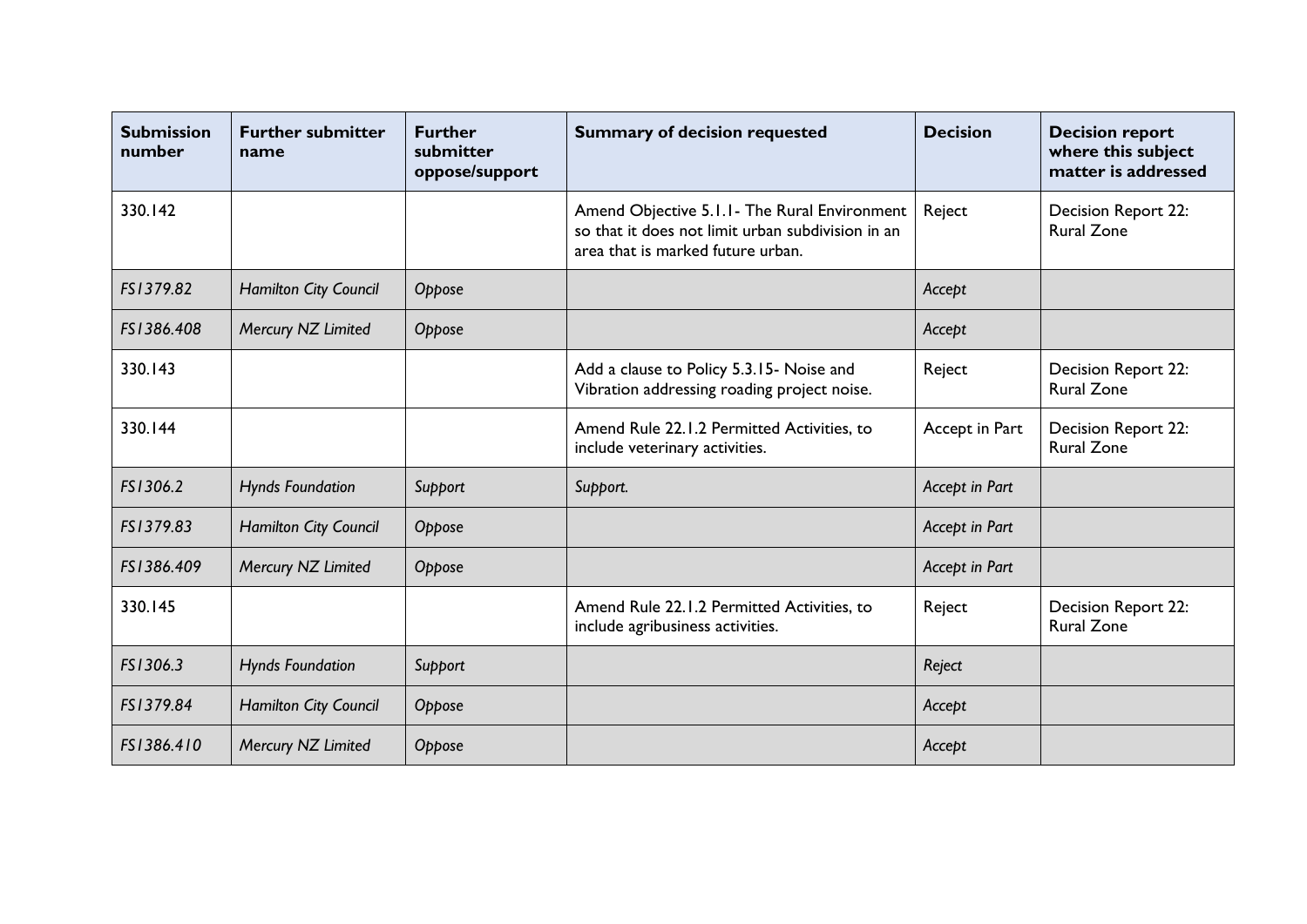| <b>Submission</b><br>number | <b>Further submitter</b><br>name | <b>Further</b><br>submitter<br>oppose/support | <b>Summary of decision requested</b>                                                                                                              | <b>Decision</b> | <b>Decision report</b><br>where this subject<br>matter is addressed                                          |
|-----------------------------|----------------------------------|-----------------------------------------------|---------------------------------------------------------------------------------------------------------------------------------------------------|-----------------|--------------------------------------------------------------------------------------------------------------|
| 330.146                     |                                  |                                               | Amend the rules to not prohibit subdivision in<br>the Urban Expansion Policy Area.                                                                | Accept          | Decision Report 32:<br><b>Miscellaneous Matters</b><br>and Decision Report 5:<br><b>Strategic Directions</b> |
| FS1379.85                   | Hamilton City Council            | Oppose                                        |                                                                                                                                                   | Reject          |                                                                                                              |
| 330.147                     |                                  |                                               | No specific decision sought, however<br>submission refers to Rule 22.3.1 Number of<br>dwellings within a lot.                                     | Reject          | <b>Decision Report 22:</b><br><b>Rural Zone</b>                                                              |
| FS1386.411                  | Mercury NZ Limited               | Oppose                                        |                                                                                                                                                   | Accept          |                                                                                                              |
| 330.148                     |                                  |                                               | No specific decision sought, however<br>submission refers to Rule 22.3.2 Minor<br>dwelling.                                                       | Reject          | <b>Decision Report 22:</b><br><b>Rural Zone</b>                                                              |
| FS1386.412                  | Mercury NZ Limited               | Oppose                                        |                                                                                                                                                   | Accept          |                                                                                                              |
| 330.149                     |                                  |                                               | No specific decision sought, however<br>submission refers to Rule 22.3.3 Buildings and<br>structures in Landscape and Natural Character<br>Areas. | Reject          | Decision Report 10:<br>Landscapes                                                                            |
| 330.150                     |                                  |                                               | No specific decision sought, however<br>submission refers to Rule 22.3.4 Height, and/or<br>all other rules sitting under Rule 22.3.4 Height.      | Reject          | Decision Report 22:<br><b>Rural Zone</b>                                                                     |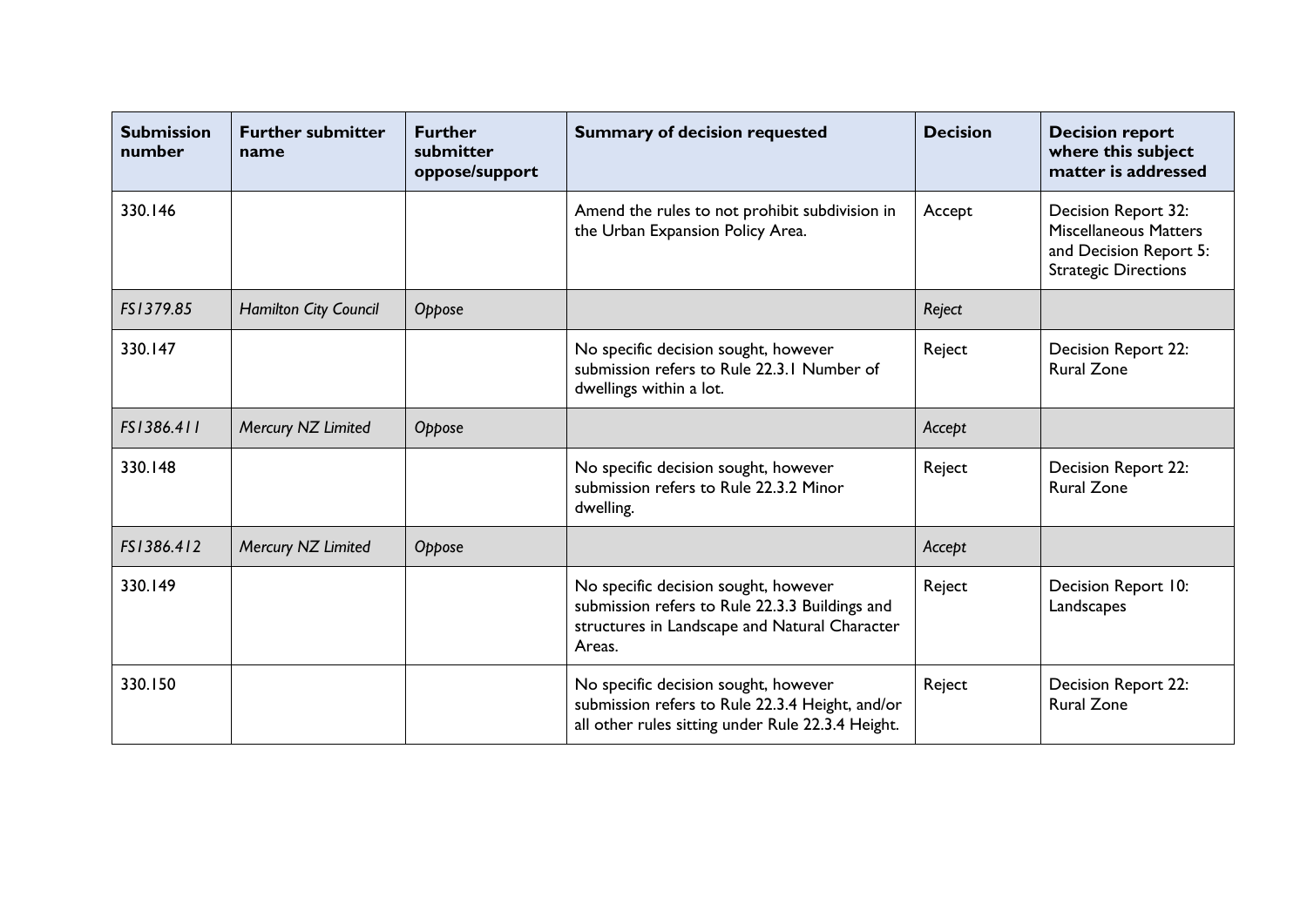| <b>Submission</b><br>number | <b>Further submitter</b><br>name | <b>Further</b><br>submitter<br>oppose/support | <b>Summary of decision requested</b>                                                                                                                                 | <b>Decision</b> | <b>Decision report</b><br>where this subject<br>matter is addressed |
|-----------------------------|----------------------------------|-----------------------------------------------|----------------------------------------------------------------------------------------------------------------------------------------------------------------------|-----------------|---------------------------------------------------------------------|
| 330.151                     |                                  |                                               | No specific decision sought, however<br>submission refers to Rule 22.3.5 Daylight<br>admission.                                                                      | Reject          | <b>Decision Report 22:</b><br><b>Rural Zone</b>                     |
| 330.152                     |                                  |                                               | No specific decision sought, however<br>submission refers to Rule 22.3.6 Building<br>coverage.                                                                       | Reject          | Decision Report 22:<br><b>Rural Zone</b>                            |
| FS1386.413                  | Mercury NZ Limited               | Oppose                                        |                                                                                                                                                                      | Accept          |                                                                     |
| 330.153                     |                                  |                                               | No specific decision sought, however<br>submission refers to Rule 22.3.7 Building<br>setbacks, and/or all other rules siting under<br>Rule 22.3.7 Building setbacks. | Reject          | Decision Report 22:<br><b>Rural Zone</b>                            |
| 330.154                     |                                  |                                               | No specific decision sought, however<br>submission refers to Rule 22.3.8 Heritage<br>items, and/or all other rules sitting under Rule<br>22.3.8 Heritage items.      | Reject          | Decision Report 8:<br>Historic Heritage                             |
| 330.155                     |                                  |                                               | No specific decision sought, however<br>submission refers to Rule 22.4 Subdivision.                                                                                  | Reject          | Decision Report 22:<br><b>Rural Zone</b>                            |
| FS1386.414                  | Mercury NZ Limited               | Oppose                                        |                                                                                                                                                                      | Accept          |                                                                     |
| 330.156                     |                                  |                                               | No specific decision sought, however<br>submission refers to Rule 22.4.1.1 Prohibited<br>subdivision.                                                                | Reject          | <b>Decision Report 22:</b><br><b>Rural Zone</b>                     |
| FS1386.415                  | Mercury NZ Limited               | Oppose                                        |                                                                                                                                                                      | Accept          |                                                                     |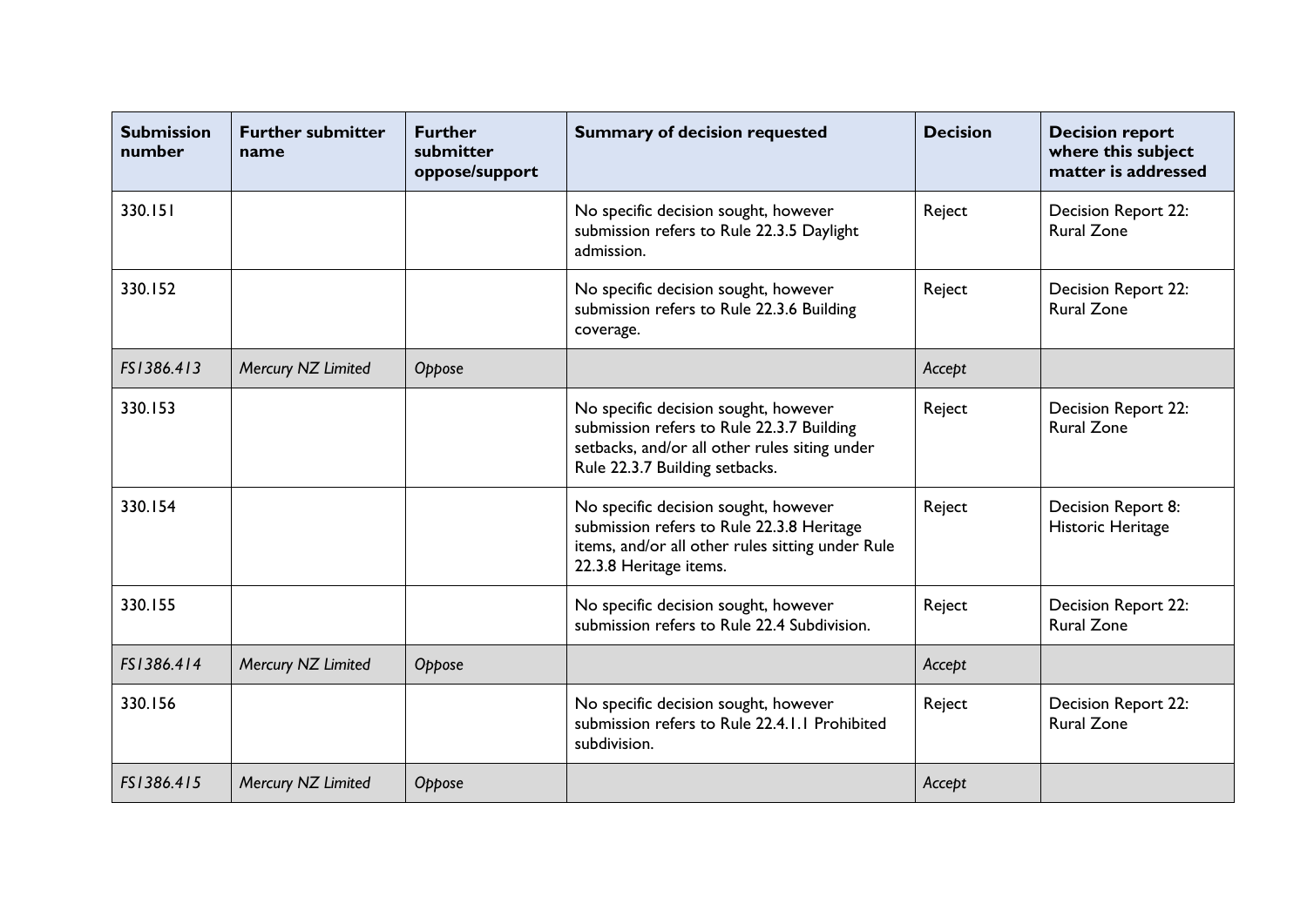| <b>Submission</b><br>number | <b>Further submitter</b><br>name | <b>Further</b><br>submitter<br>oppose/support | <b>Summary of decision requested</b>                                                                              | <b>Decision</b> | <b>Decision report</b><br>where this subject<br>matter is addressed |
|-----------------------------|----------------------------------|-----------------------------------------------|-------------------------------------------------------------------------------------------------------------------|-----------------|---------------------------------------------------------------------|
| 330.157                     |                                  |                                               | No specific decision sought, however<br>submission refers to Rule 22.4.1.2 General<br>subdivision.                | Reject          | Decision Report 22:<br><b>Rural Zone</b>                            |
| FS1386.416                  | Mercury NZ Limited               | Oppose                                        |                                                                                                                   | Accept          |                                                                     |
| 330.158                     |                                  |                                               | No specific decision sought, however<br>submission refers to Rule 22.4.1.3 Subdivision<br>of Maori Freehold Land. | Reject          | <b>Decision Report 22:</b><br><b>Rural Zone</b>                     |
| 330.159                     |                                  |                                               | No specific decision sought, however<br>submission refers to Rule 22.4.1.4 Boundary<br>relocation.                | Reject          | Decision Report 22:<br><b>Rural Zone</b>                            |
| FS1386.417                  | Mercury NZ Limited               | Oppose                                        |                                                                                                                   | Accept          |                                                                     |
| 330.160                     |                                  |                                               | No specific decision sought, however<br>submission refers to Rule 22.4.1.5 Rural Hamlet<br>Subdivision.           | Reject          | Decision Report 22:<br><b>Rural Zone</b>                            |
| 330.161                     |                                  |                                               | No specific decision sought, however<br>submission refers to Rule 22.4.1.6<br>Conservation lot subdivision.       | Reject          | Decision Report 22:<br><b>Rural Zone</b>                            |
| 330.162                     |                                  |                                               | No specific decision sought, however<br>submission refers to Rule 22.4.1.7 Subdivision<br>to create a reserve.    | Reject          | Decision Report 22:<br><b>Rural Zone</b>                            |
| 330.163                     |                                  |                                               | No specific decision sought, however<br>submission refers to Rule 22.4.2 Title                                    | Reject          | Decision Report 22:<br><b>Rural Zone</b>                            |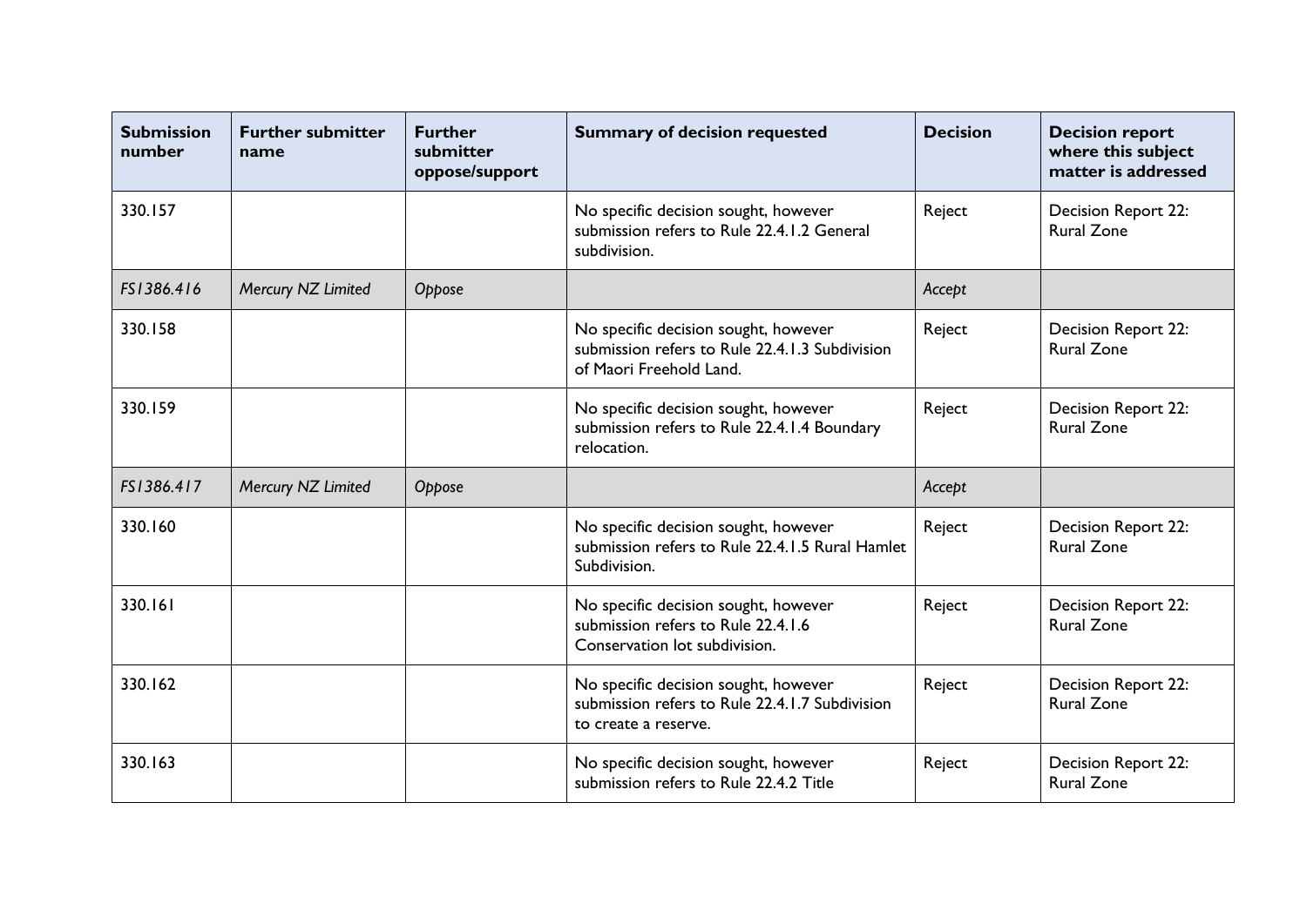| <b>Submission</b><br>number | <b>Further submitter</b><br>name              | <b>Further</b><br>submitter<br>oppose/support | <b>Summary of decision requested</b>                                                                                                                                                                         | <b>Decision</b> | <b>Decision report</b><br>where this subject<br>matter is addressed |
|-----------------------------|-----------------------------------------------|-----------------------------------------------|--------------------------------------------------------------------------------------------------------------------------------------------------------------------------------------------------------------|-----------------|---------------------------------------------------------------------|
|                             |                                               |                                               | boundaries - natural hazard area, contaminated<br>land, Significant Amenity Landscape, notable<br>trees, intensive farming activities, aggregate<br>extraction areas.                                        |                 |                                                                     |
| FS1386.418                  | Mercury NZ Limited                            | Oppose                                        |                                                                                                                                                                                                              | Accept          |                                                                     |
| 330.164                     |                                               |                                               | No specific decision sought, however<br>submission refers to Rule 22.4.3 Title<br>boundaries - Significant Natural Areas, heritage<br>items, Maori sites of significance and Maori<br>areas of significance. | Reject          | <b>Decision Report 22:</b><br><b>Rural Zone</b>                     |
| FS1323.127                  | <b>Heritage New Zealand</b><br>Pouhere Taonga | Oppose                                        |                                                                                                                                                                                                              | Accept          |                                                                     |
| 330.165                     |                                               |                                               | No specific decision sought, however<br>submission refers to Rule 22.4.4 Subdivision -<br>Road frontage.                                                                                                     | Reject          | <b>Decision Report 22:</b><br><b>Rural Zone</b>                     |
| 330.166                     | Andrew and Christine<br>Gore                  | <b>Not Stated</b>                             | No specific decision sought, however<br>submission refers to Rule 22.3.5 Subdivision<br>within identified areas.                                                                                             | Reject          | Decision Report 22:<br><b>Rural Zone</b>                            |
| FS1386.419                  | Mercury NZ Limited                            | Oppose                                        |                                                                                                                                                                                                              | Accept          |                                                                     |
| 330.167                     |                                               |                                               | No specific decision sought, however<br>submission refers to Rule 22.4.6 Subdivision of<br>land containing all or part of an Environmental<br>Protection Area.                                               | Reject          | Decision Report 22:<br><b>Rural Zone</b>                            |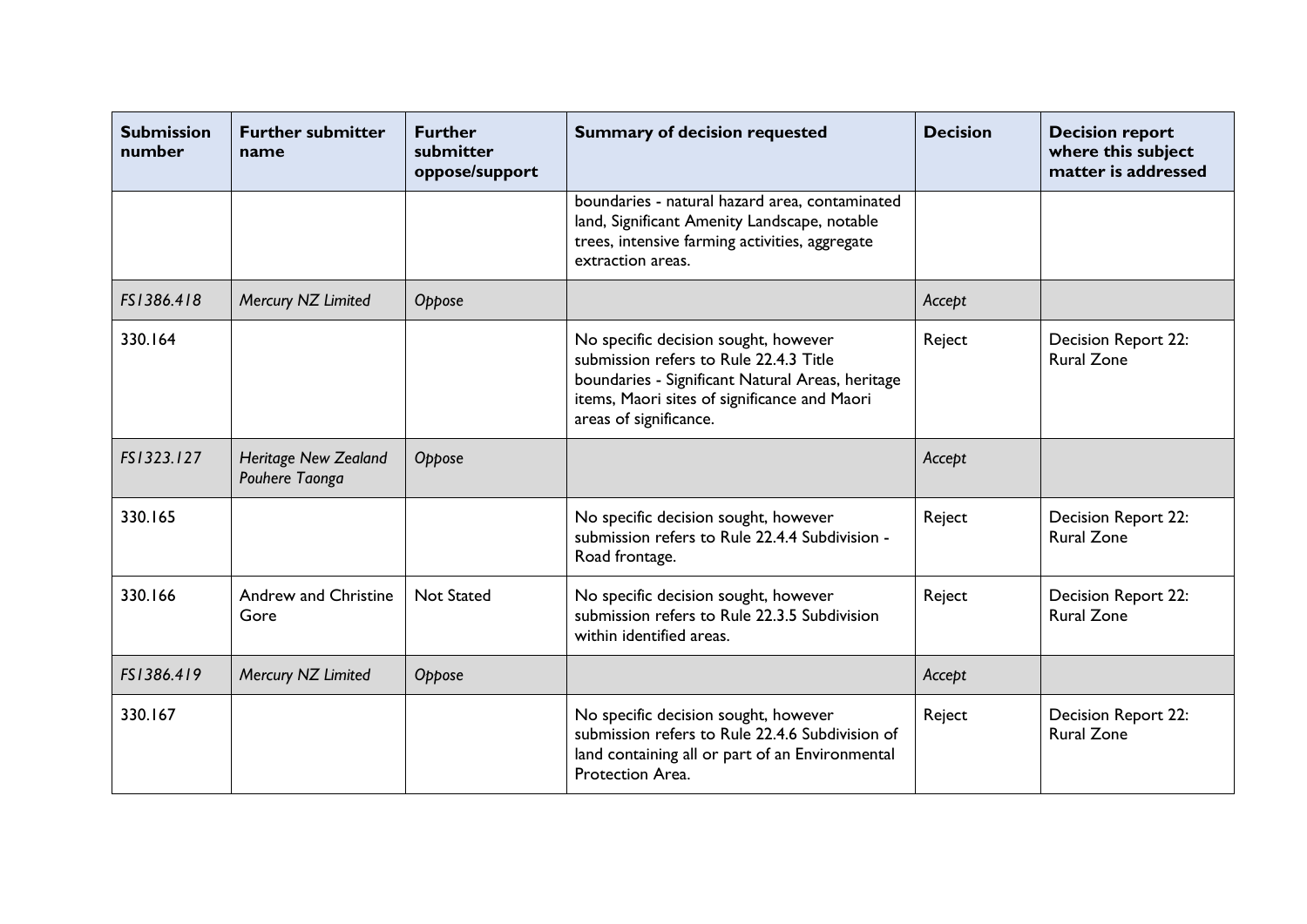| <b>Submission</b><br>number | <b>Further submitter</b><br>name | <b>Further</b><br>submitter<br>oppose/support | <b>Summary of decision requested</b>                                                                                                           | <b>Decision</b> | <b>Decision report</b><br>where this subject<br>matter is addressed |
|-----------------------------|----------------------------------|-----------------------------------------------|------------------------------------------------------------------------------------------------------------------------------------------------|-----------------|---------------------------------------------------------------------|
| FS1386.420                  | Mercury NZ Limited               | Oppose                                        |                                                                                                                                                | Accept          |                                                                     |
| 330.168                     |                                  |                                               | No specific decision sought, however<br>submission refers to Rule 22.4.7 Esplanade<br>reserves and esplanade strips.                           | Reject          | Decision Report 22:<br><b>Rural Zone</b>                            |
| 330.169                     |                                  |                                               | No specific decision sought, however<br>submission refers to Rule 22.4.8 Subdivision of<br>land containing heritage items.                     | Reject          | Decision Report 22:<br><b>Rural Zone</b>                            |
| 330.170                     |                                  |                                               | No specific decision sought, however<br>submission refers to Rule 22.4.9 Subdivision -<br>Building platform.                                   | Reject          | Decision Report 22:<br><b>Rural Zone</b>                            |
| 330.171                     |                                  |                                               | No specific decision sought, however<br>submission refers to Rule 22.5 Specific Area-<br>Agriculture Research Centres.                         | Reject          | Decision Report 22:<br><b>Rural Zone</b>                            |
| 330.172                     |                                  |                                               | No specific decision sought, however<br>submission refers to Rule 22.5.1 Application of<br>Rules.                                              | Reject          | <b>Decision Report 22:</b><br><b>Rural Zone</b>                     |
| 330.173                     |                                  |                                               | No specific decision sought, however<br>submission refers to Rule 22.5.2 Permitted<br>Activities - Agricultural and Horticultural<br>Research. | Reject          | Decision Report 22:<br><b>Rural Zone</b>                            |
| 330.174                     |                                  |                                               | No specific decision sought, however<br>submission refers to Rule 22.5.3 Discretionary                                                         | Reject          | <b>Decision Report 22:</b><br><b>Rural Zone</b>                     |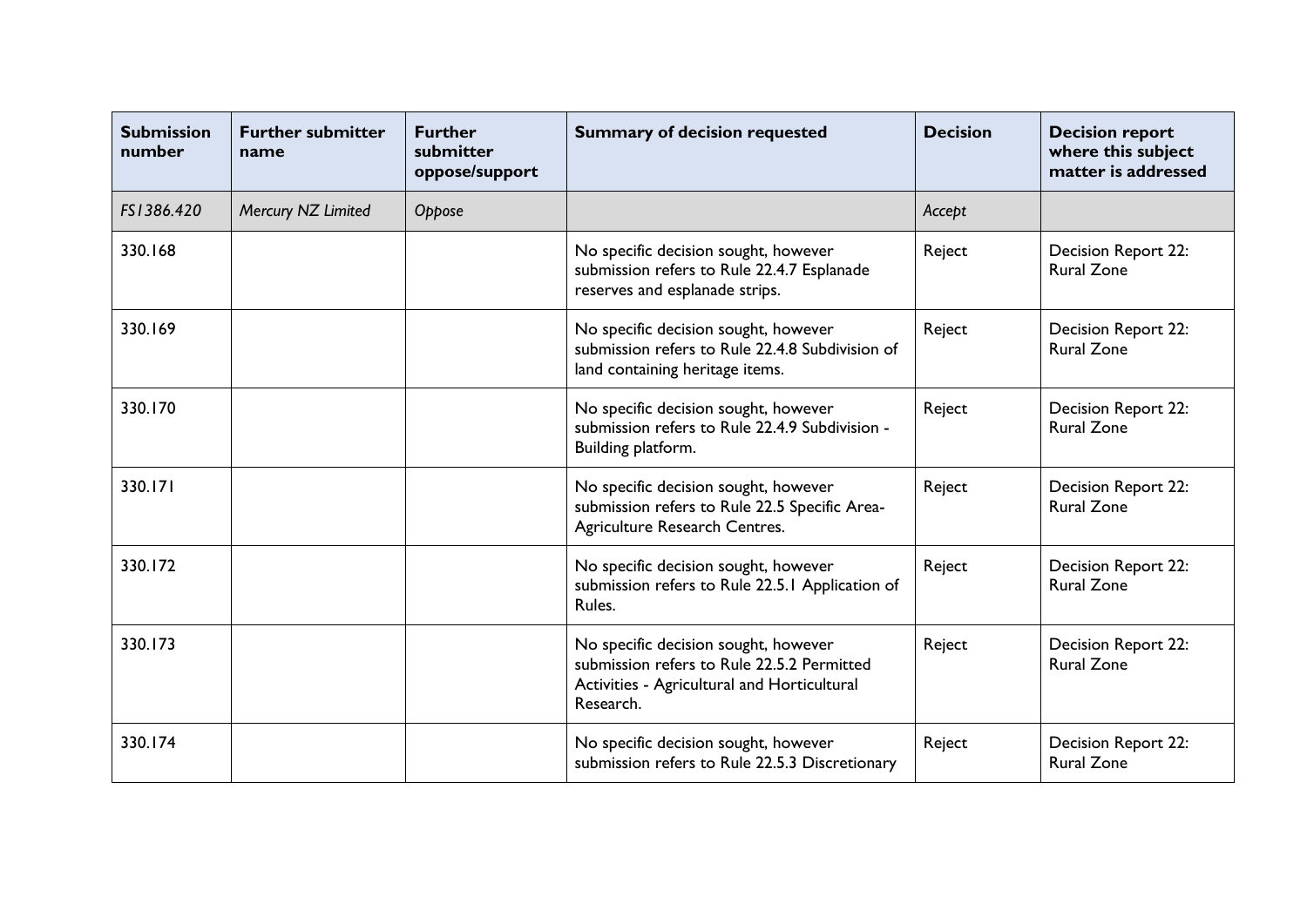| <b>Submission</b><br>number | <b>Further submitter</b><br>name | <b>Further</b><br>submitter<br>oppose/support | <b>Summary of decision requested</b>                                                                                                | <b>Decision</b> | <b>Decision report</b><br>where this subject<br>matter is addressed |
|-----------------------------|----------------------------------|-----------------------------------------------|-------------------------------------------------------------------------------------------------------------------------------------|-----------------|---------------------------------------------------------------------|
|                             |                                  |                                               | Activities - Agricultural and Horticultural<br>Research.                                                                            |                 |                                                                     |
| 330.175                     |                                  |                                               | No specific decision sought, however<br>submission refers to Rule 22.5.4 Building<br>Height - within a Campus.                      | Reject          | <b>Decision Report 22:</b><br><b>Rural Zone</b>                     |
| 330.176                     |                                  |                                               | No specific decision sought, however<br>submission refers to Rule 22.5.5 Building<br>Coverage - within a Campus.                    | Reject          | Decision Report 22:<br><b>Rural Zone</b>                            |
| 330.177                     |                                  |                                               | No specific decision sought, however<br>submission refers to Rule 22.6 Specific Area -<br>Huntly Power Station- Coal and Ash Water. | Reject          | Decision Report 22:<br><b>Rural Zone</b>                            |
| 330.178                     |                                  |                                               | No specific decision sought, however<br>submission refers to Rule 22.6.1 Application of<br>Rules.                                   | Reject          | <b>Decision Report 22:</b><br><b>Rural Zone</b>                     |
| 330.179                     |                                  |                                               | No specific decision sought, however<br>submission refers to Rule 22.6.2 Permitted<br>Activities - Huntly Power Station.            | Reject          | Decision Report 22:<br><b>Rural Zone</b>                            |
| 330.180                     |                                  |                                               | No specific decision sought, however<br>submission refers to Rule 22.6.3 Discretionary<br>Activities - Huntly Power Station.        | Reject          | Decision Report 22:<br><b>Rural Zone</b>                            |
| 330.181                     |                                  |                                               | No specific decision sought, however<br>submission refers to Rule 22.6.4 Building<br>Setback and Location - Huntly Power Station.   | Reject          | Decision Report 22:<br><b>Rural Zone</b>                            |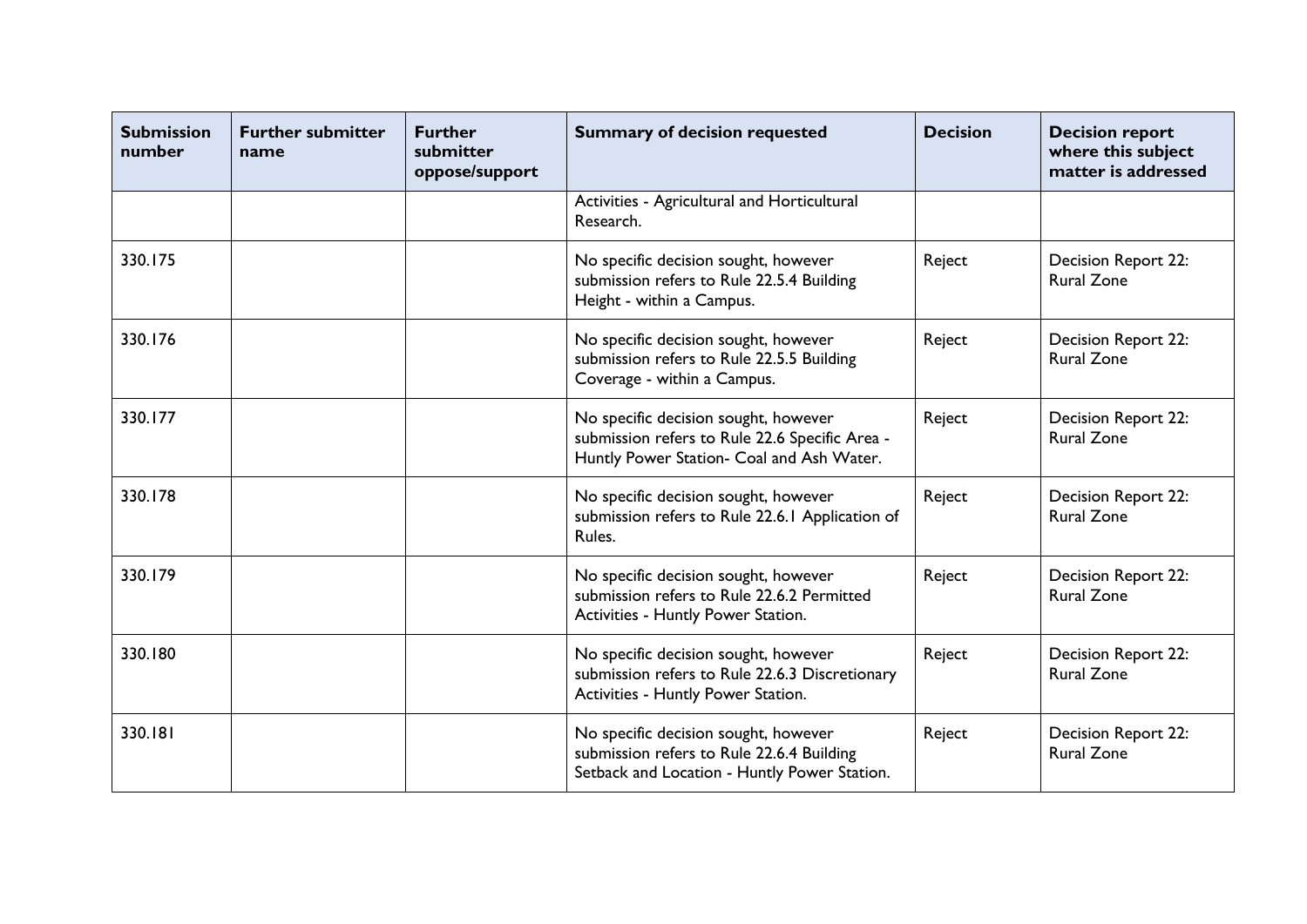| <b>Submission</b><br>number | <b>Further submitter</b><br>name | <b>Further</b><br>submitter<br>oppose/support | <b>Summary of decision requested</b>                                                                                                                                                     | <b>Decision</b> | <b>Decision report</b><br>where this subject<br>matter is addressed |
|-----------------------------|----------------------------------|-----------------------------------------------|------------------------------------------------------------------------------------------------------------------------------------------------------------------------------------------|-----------------|---------------------------------------------------------------------|
| 330.182                     |                                  |                                               | No specific decision sought, however<br>submission refers to Rule 22.6.5 Building<br>Height.                                                                                             | Reject          | Decision Report 22:<br><b>Rural Zone</b>                            |
| 330.183                     |                                  |                                               | No specific decision sought, however<br>submission refers to Rule 22.6.6 Coal stockpile<br>height, setback and coverage.                                                                 | Reject          | <b>Decision Report 22:</b><br><b>Rural Zone</b>                     |
| 330.184                     |                                  |                                               | No specific decision sought, however<br>submission refers to Rule 22.6.7 Ash disposal<br>and transport of coal ash water.                                                                | Reject          | Decision Report 22:<br><b>Rural Zone</b>                            |
| 330.185                     |                                  |                                               | No specific decision sought, however<br>submission refers to Rule 22.6.8 Energy<br>corridor - transportation of minerals and<br>substances.                                              | Reject          | Decision Report 22:<br><b>Rural Zone</b>                            |
| 330.186                     |                                  |                                               | No specific decision sought, however<br>submission refers to Rule 22.7 Specific Area -<br>Whaanga Coast Development Areas.                                                               | Reject          | Decision Report 6:<br>Tangata Whenua                                |
| 330.187                     |                                  |                                               | No specific decision sought, however<br>submission refers to Rule 22.7.1 Application of<br>Rules within a Whaanga Coast Development<br>Area, and/or all rules sitting under Rule 22.7.1. | Reject          | Decision Report 6:<br>Tangata Whenua                                |
| 330.188                     |                                  |                                               | No specific decision sought, however<br>submission refers to Rule 22.7.2 Application of<br>Rules outside a Whaanga Coast Development<br>Area.                                            | Reject          | Decision Report 6:<br>Tangata Whenua                                |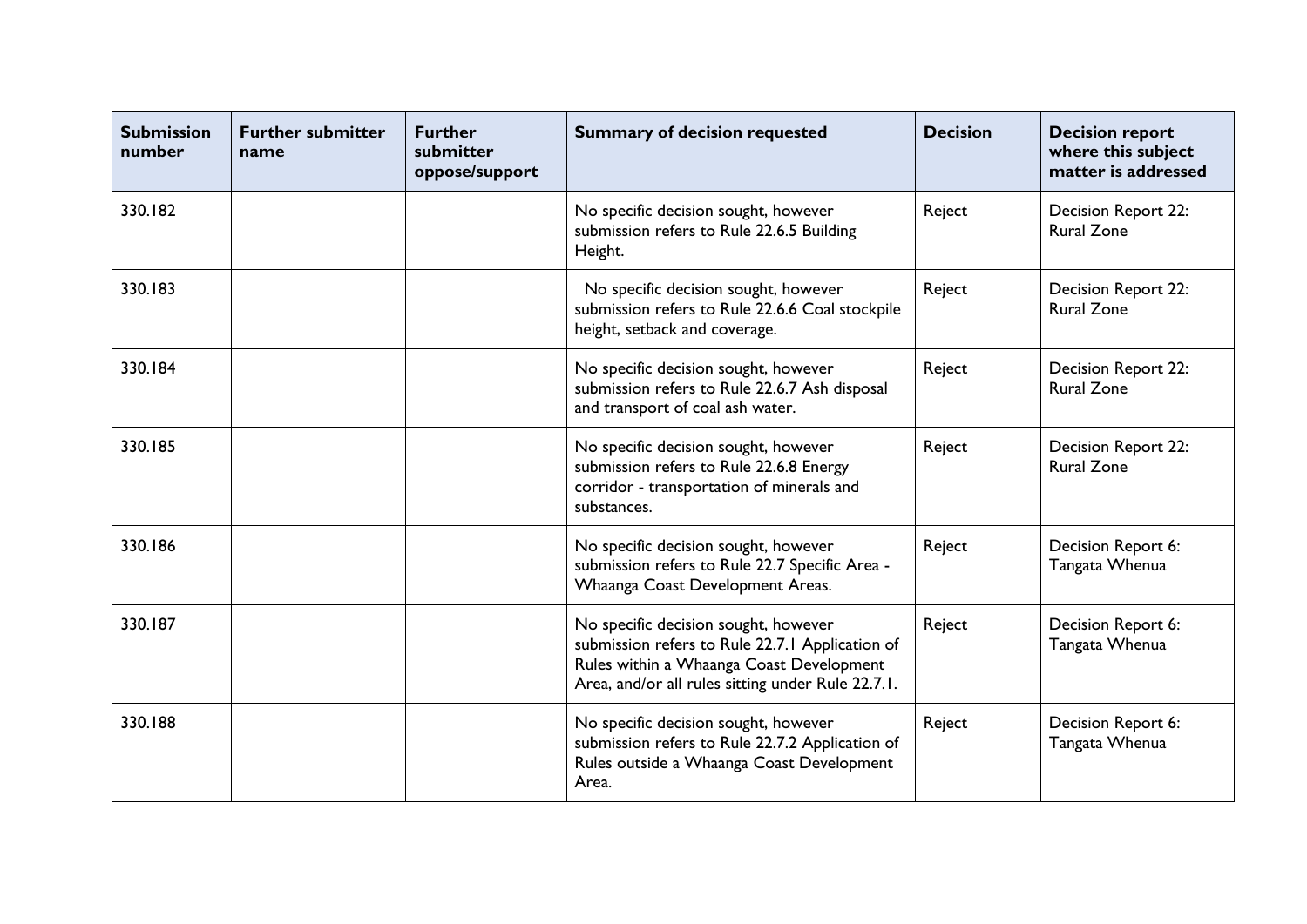| <b>Submission</b><br>number | <b>Further submitter</b><br>name | <b>Further</b><br>submitter<br>oppose/support | <b>Summary of decision requested</b>                                                                             | <b>Decision</b> | <b>Decision report</b><br>where this subject<br>matter is addressed |
|-----------------------------|----------------------------------|-----------------------------------------------|------------------------------------------------------------------------------------------------------------------|-----------------|---------------------------------------------------------------------|
| 330.189                     |                                  |                                               | No specific decision sought, however<br>submission refers to Rule 22.8 Lakeside Te<br>Kauwhata Precinct.         | Reject          | Decision Report 16: Te<br>Kauwhata Lakeside                         |
| FS1371.45                   | Lakeside Development<br>Limited  | Oppose                                        |                                                                                                                  | Accept          |                                                                     |
| FS1386.421                  | Mercury NZ Limited               | Oppose                                        |                                                                                                                  | Accept          |                                                                     |
| 330.190                     |                                  |                                               | No specific decision sought, however<br>submission refers to Rule 22.8.1 Application of<br>rules.                | Reject          | Decision Report 16: Te<br>Kauwhata Lakeside                         |
| FS1371.46                   | Lakeside Development<br>Limited  | Oppose                                        |                                                                                                                  | Accept          |                                                                     |
| 330.191                     |                                  |                                               | No specific decision sought, however<br>submission refers to Rule 22.8.2 Permitted<br>Activities.                | Reject          | Decision Report 16: Te<br>Kauwhata Lakeside                         |
| FS1371.47                   | Lakeside Development<br>Limited  | Oppose                                        |                                                                                                                  | Accept          |                                                                     |
| FS1386.422                  | Mercury NZ Limited               | Oppose                                        |                                                                                                                  | Accept          |                                                                     |
| 330.192                     |                                  |                                               | No specific decision sought, however<br>submission refers to Rule 22.8.3 Restricted<br>Discretionary Activities. | Reject          | Decision Report 16: Te<br>Kauwhata Lakeside                         |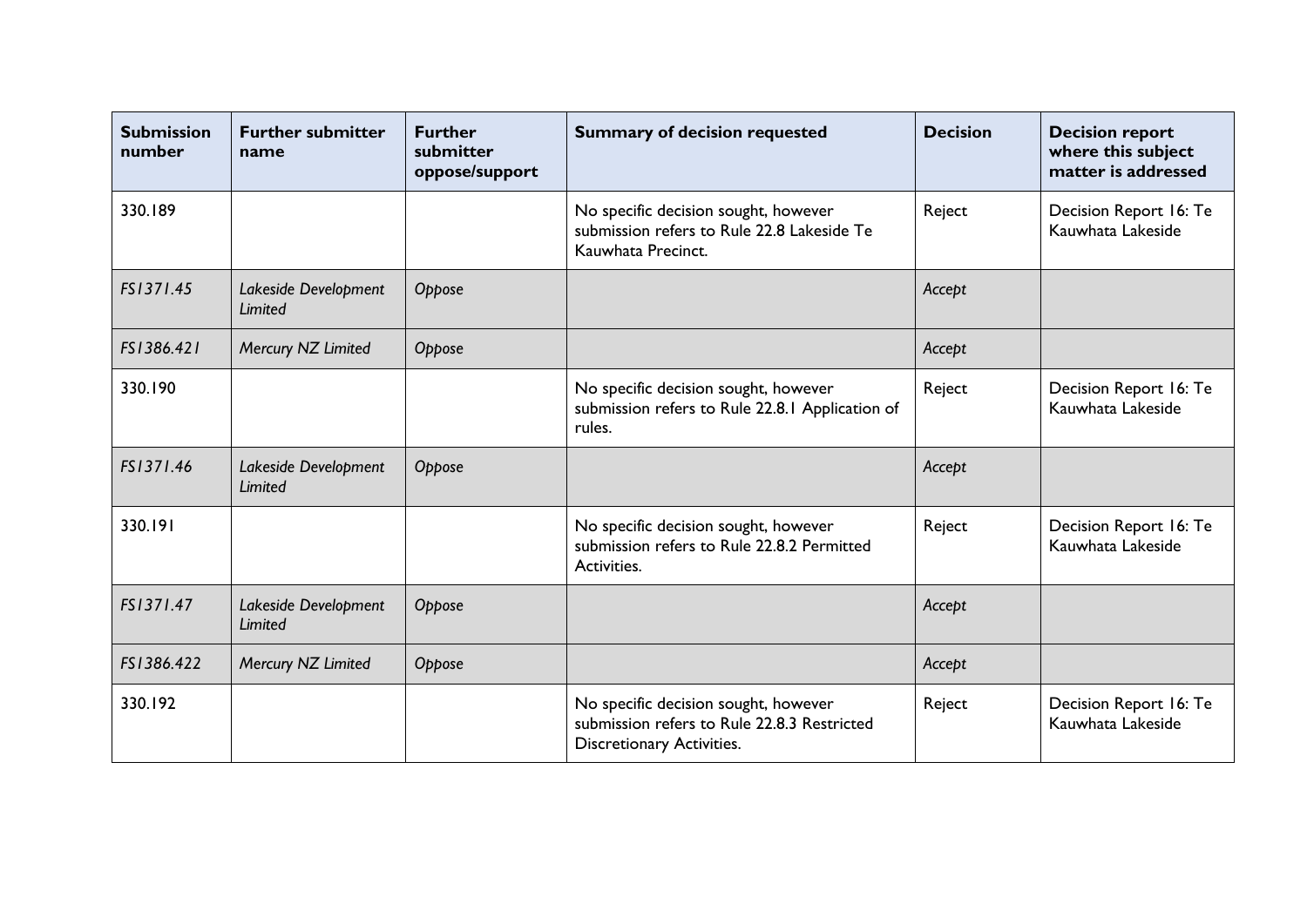| <b>Submission</b><br>number | <b>Further submitter</b><br>name       | <b>Further</b><br>submitter<br>oppose/support | <b>Summary of decision requested</b>                                                                          | <b>Decision</b> | <b>Decision report</b><br>where this subject<br>matter is addressed |
|-----------------------------|----------------------------------------|-----------------------------------------------|---------------------------------------------------------------------------------------------------------------|-----------------|---------------------------------------------------------------------|
| FS1371.48                   | Lakeside Development<br>Limited        | Oppose                                        |                                                                                                               | Accept          |                                                                     |
| FS1386.423                  | Mercury NZ Limited                     | Oppose                                        |                                                                                                               | Accept          |                                                                     |
| 330.193                     |                                        |                                               | No specific decision sought, however<br>submission refers to Rule 22.8.4 Discretionary<br>Activities.         | Reject          | Decision Report 16: Te<br>Kauwhata Lakeside                         |
| FS1371.49                   | Lakeside Development<br><b>Limited</b> | Oppose                                        |                                                                                                               | Accept          |                                                                     |
| FS1386.424                  | Mercury NZ Limited                     | Oppose                                        |                                                                                                               | Accept          |                                                                     |
| 330.194                     |                                        |                                               | No specific decision sought, however<br>submission refers to Rule 22.8.5 Non-<br><b>Complying Activities.</b> | Reject          | Decision Report 16: Te<br>Kauwhata Lakeside                         |
| FS1371.50                   | Lakeside Development<br>Limited        | Oppose                                        |                                                                                                               | Accept          |                                                                     |
| FS1386.425                  | Mercury NZ Limited                     | Oppose                                        |                                                                                                               | Accept          |                                                                     |
| 330.195                     |                                        |                                               | No specific decision sought, however<br>submission refers to Rule 22.8.6 Earthworks -<br>General.             | Reject          | Decision Report 16: Te<br>Kauwhata Lakeside                         |
| FS1371.51                   | Lakeside Development<br>Limited        | Oppose                                        |                                                                                                               | Accept          |                                                                     |